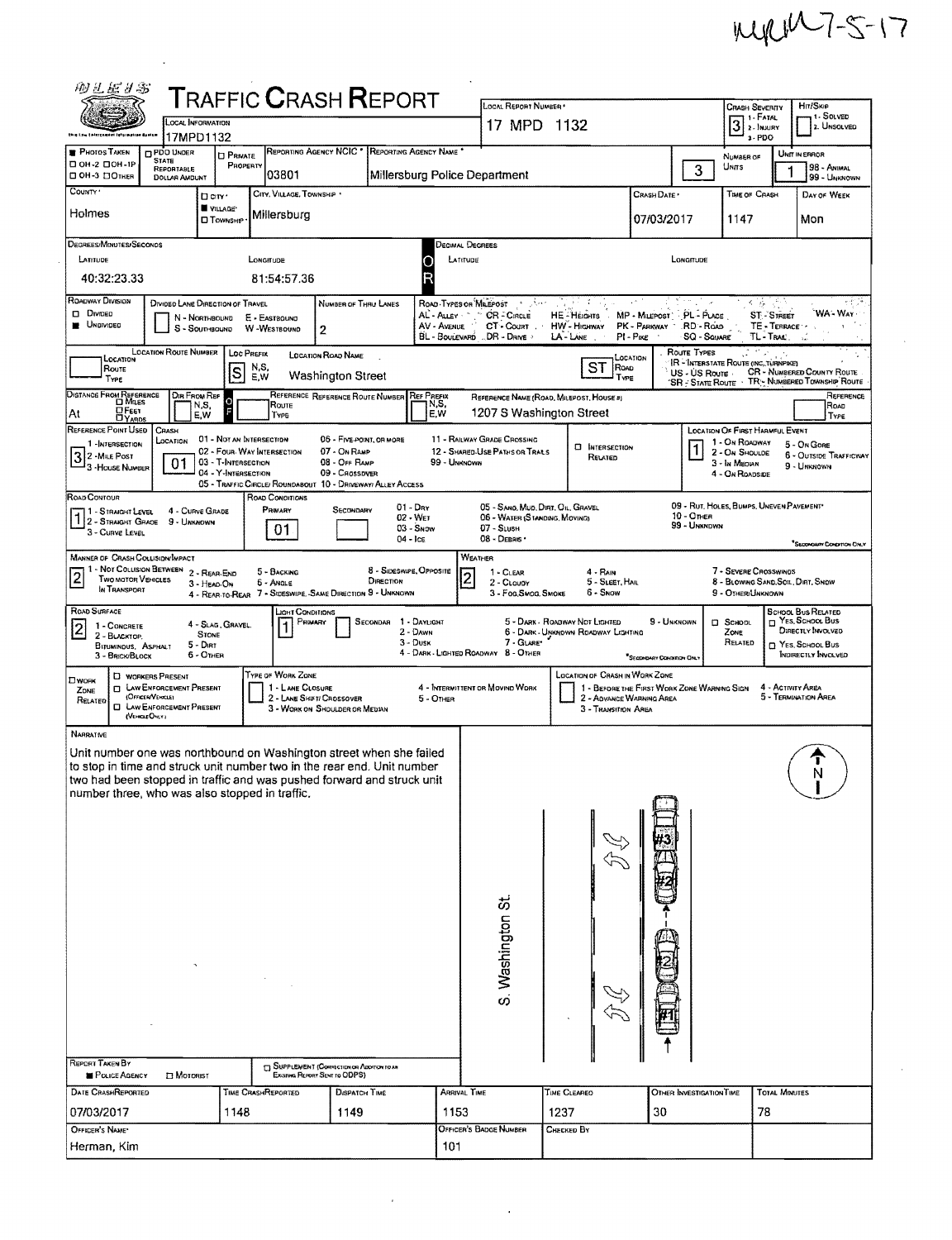| UNIT NUMBER                           | OWNER NAME, LAST, FIRST, MIQDLE ( EL SAME AS DRIVER )                        |                                                           |                                                                                                                                                                                                                                                                                                                                                                                                                                                                                                                                                                                                                                                                                                                                                                                                                                                                                                                                                                                                                                                                                                                                                                                                                                                                                                                                                                                                                                                                                                                                                                                                                                                                                                                                                                                                                                                                                                                                                                                                                                                                                                                                                                                                                                                                                                                                                                                                                                                                                                                                                                                                                                                                                                                                                                                                                                                                                                                                                                                                                                                                                                                                                                                                                                                                                                                                                                                                                                                                                                                                                                                                                                                                                                                                                                                                                                                                                                                                                                                                                                                                                                                                                                                                                                                                                                                                                                                                                                                                                                                                                       |             |                   |     |  | <b>DAMAGE SCALE</b>                                   | <b>DAMAGE AREA</b><br>FRONT                                         |  |  |
|---------------------------------------|------------------------------------------------------------------------------|-----------------------------------------------------------|-------------------------------------------------------------------------------------------------------------------------------------------------------------------------------------------------------------------------------------------------------------------------------------------------------------------------------------------------------------------------------------------------------------------------------------------------------------------------------------------------------------------------------------------------------------------------------------------------------------------------------------------------------------------------------------------------------------------------------------------------------------------------------------------------------------------------------------------------------------------------------------------------------------------------------------------------------------------------------------------------------------------------------------------------------------------------------------------------------------------------------------------------------------------------------------------------------------------------------------------------------------------------------------------------------------------------------------------------------------------------------------------------------------------------------------------------------------------------------------------------------------------------------------------------------------------------------------------------------------------------------------------------------------------------------------------------------------------------------------------------------------------------------------------------------------------------------------------------------------------------------------------------------------------------------------------------------------------------------------------------------------------------------------------------------------------------------------------------------------------------------------------------------------------------------------------------------------------------------------------------------------------------------------------------------------------------------------------------------------------------------------------------------------------------------------------------------------------------------------------------------------------------------------------------------------------------------------------------------------------------------------------------------------------------------------------------------------------------------------------------------------------------------------------------------------------------------------------------------------------------------------------------------------------------------------------------------------------------------------------------------------------------------------------------------------------------------------------------------------------------------------------------------------------------------------------------------------------------------------------------------------------------------------------------------------------------------------------------------------------------------------------------------------------------------------------------------------------------------------------------------------------------------------------------------------------------------------------------------------------------------------------------------------------------------------------------------------------------------------------------------------------------------------------------------------------------------------------------------------------------------------------------------------------------------------------------------------------------------------------------------------------------------------------------------------------------------------------------------------------------------------------------------------------------------------------------------------------------------------------------------------------------------------------------------------------------------------------------------------------------------------------------------------------------------------------------------------------------------------------------------------------------------------------------------|-------------|-------------------|-----|--|-------------------------------------------------------|---------------------------------------------------------------------|--|--|
| OWNER ADDRESS: CITY, STATE, ZIP       | Treap, Mariorie, E<br>SAME AS DRIVER )                                       |                                                           |                                                                                                                                                                                                                                                                                                                                                                                                                                                                                                                                                                                                                                                                                                                                                                                                                                                                                                                                                                                                                                                                                                                                                                                                                                                                                                                                                                                                                                                                                                                                                                                                                                                                                                                                                                                                                                                                                                                                                                                                                                                                                                                                                                                                                                                                                                                                                                                                                                                                                                                                                                                                                                                                                                                                                                                                                                                                                                                                                                                                                                                                                                                                                                                                                                                                                                                                                                                                                                                                                                                                                                                                                                                                                                                                                                                                                                                                                                                                                                                                                                                                                                                                                                                                                                                                                                                                                                                                                                                                                                                                                       |             |                   |     |  |                                                       |                                                                     |  |  |
|                                       |                                                                              |                                                           |                                                                                                                                                                                                                                                                                                                                                                                                                                                                                                                                                                                                                                                                                                                                                                                                                                                                                                                                                                                                                                                                                                                                                                                                                                                                                                                                                                                                                                                                                                                                                                                                                                                                                                                                                                                                                                                                                                                                                                                                                                                                                                                                                                                                                                                                                                                                                                                                                                                                                                                                                                                                                                                                                                                                                                                                                                                                                                                                                                                                                                                                                                                                                                                                                                                                                                                                                                                                                                                                                                                                                                                                                                                                                                                                                                                                                                                                                                                                                                                                                                                                                                                                                                                                                                                                                                                                                                                                                                                                                                                                                       |             |                   |     |  | 1 - None                                              | п                                                                   |  |  |
|                                       | 518 S Monroe Street, Millersburg, OH, 44654<br>LP STATE LICENSE PLATE NUMBER |                                                           |                                                                                                                                                                                                                                                                                                                                                                                                                                                                                                                                                                                                                                                                                                                                                                                                                                                                                                                                                                                                                                                                                                                                                                                                                                                                                                                                                                                                                                                                                                                                                                                                                                                                                                                                                                                                                                                                                                                                                                                                                                                                                                                                                                                                                                                                                                                                                                                                                                                                                                                                                                                                                                                                                                                                                                                                                                                                                                                                                                                                                                                                                                                                                                                                                                                                                                                                                                                                                                                                                                                                                                                                                                                                                                                                                                                                                                                                                                                                                                                                                                                                                                                                                                                                                                                                                                                                                                                                                                                                                                                                                       |             |                   |     |  | 2 - MINOR                                             |                                                                     |  |  |
| OН                                    | <b>COLAKID</b>                                                               |                                                           |                                                                                                                                                                                                                                                                                                                                                                                                                                                                                                                                                                                                                                                                                                                                                                                                                                                                                                                                                                                                                                                                                                                                                                                                                                                                                                                                                                                                                                                                                                                                                                                                                                                                                                                                                                                                                                                                                                                                                                                                                                                                                                                                                                                                                                                                                                                                                                                                                                                                                                                                                                                                                                                                                                                                                                                                                                                                                                                                                                                                                                                                                                                                                                                                                                                                                                                                                                                                                                                                                                                                                                                                                                                                                                                                                                                                                                                                                                                                                                                                                                                                                                                                                                                                                                                                                                                                                                                                                                                                                                                                                       |             |                   |     |  |                                                       | о<br>d                                                              |  |  |
| <b>VEHICLE YEAR</b>                   | <b>VEHICLE MAKE</b>                                                          |                                                           |                                                                                                                                                                                                                                                                                                                                                                                                                                                                                                                                                                                                                                                                                                                                                                                                                                                                                                                                                                                                                                                                                                                                                                                                                                                                                                                                                                                                                                                                                                                                                                                                                                                                                                                                                                                                                                                                                                                                                                                                                                                                                                                                                                                                                                                                                                                                                                                                                                                                                                                                                                                                                                                                                                                                                                                                                                                                                                                                                                                                                                                                                                                                                                                                                                                                                                                                                                                                                                                                                                                                                                                                                                                                                                                                                                                                                                                                                                                                                                                                                                                                                                                                                                                                                                                                                                                                                                                                                                                                                                                                                       |             |                   |     |  |                                                       |                                                                     |  |  |
| 2005                                  | Dodge                                                                        |                                                           |                                                                                                                                                                                                                                                                                                                                                                                                                                                                                                                                                                                                                                                                                                                                                                                                                                                                                                                                                                                                                                                                                                                                                                                                                                                                                                                                                                                                                                                                                                                                                                                                                                                                                                                                                                                                                                                                                                                                                                                                                                                                                                                                                                                                                                                                                                                                                                                                                                                                                                                                                                                                                                                                                                                                                                                                                                                                                                                                                                                                                                                                                                                                                                                                                                                                                                                                                                                                                                                                                                                                                                                                                                                                                                                                                                                                                                                                                                                                                                                                                                                                                                                                                                                                                                                                                                                                                                                                                                                                                                                                                       |             |                   | TAN |  | 4 - Disabung                                          |                                                                     |  |  |
| PROOF OF<br>INSURANCE                 | <b>INSURANCE COMPANY</b>                                                     |                                                           | POLICY NUMBER                                                                                                                                                                                                                                                                                                                                                                                                                                                                                                                                                                                                                                                                                                                                                                                                                                                                                                                                                                                                                                                                                                                                                                                                                                                                                                                                                                                                                                                                                                                                                                                                                                                                                                                                                                                                                                                                                                                                                                                                                                                                                                                                                                                                                                                                                                                                                                                                                                                                                                                                                                                                                                                                                                                                                                                                                                                                                                                                                                                                                                                                                                                                                                                                                                                                                                                                                                                                                                                                                                                                                                                                                                                                                                                                                                                                                                                                                                                                                                                                                                                                                                                                                                                                                                                                                                                                                                                                                                                                                                                                         |             | Toweo By          |     |  | 9 - Unknown                                           | ה<br>้ต<br>α                                                        |  |  |
| SHOWN                                 | Grange                                                                       |                                                           | FA6335261                                                                                                                                                                                                                                                                                                                                                                                                                                                                                                                                                                                                                                                                                                                                                                                                                                                                                                                                                                                                                                                                                                                                                                                                                                                                                                                                                                                                                                                                                                                                                                                                                                                                                                                                                                                                                                                                                                                                                                                                                                                                                                                                                                                                                                                                                                                                                                                                                                                                                                                                                                                                                                                                                                                                                                                                                                                                                                                                                                                                                                                                                                                                                                                                                                                                                                                                                                                                                                                                                                                                                                                                                                                                                                                                                                                                                                                                                                                                                                                                                                                                                                                                                                                                                                                                                                                                                                                                                                                                                                                                             |             |                   |     |  |                                                       | RFAG                                                                |  |  |
|                                       | CARRIER NAME, AODRESS, CITY, STATE, ZIP                                      |                                                           |                                                                                                                                                                                                                                                                                                                                                                                                                                                                                                                                                                                                                                                                                                                                                                                                                                                                                                                                                                                                                                                                                                                                                                                                                                                                                                                                                                                                                                                                                                                                                                                                                                                                                                                                                                                                                                                                                                                                                                                                                                                                                                                                                                                                                                                                                                                                                                                                                                                                                                                                                                                                                                                                                                                                                                                                                                                                                                                                                                                                                                                                                                                                                                                                                                                                                                                                                                                                                                                                                                                                                                                                                                                                                                                                                                                                                                                                                                                                                                                                                                                                                                                                                                                                                                                                                                                                                                                                                                                                                                                                                       |             |                   |     |  |                                                       | <b>CARRIER PHONE</b>                                                |  |  |
| US DOT                                | VEHICLE WEIGHT GVWR/GCWR                                                     |                                                           | CARGO BOOY TYPE                                                                                                                                                                                                                                                                                                                                                                                                                                                                                                                                                                                                                                                                                                                                                                                                                                                                                                                                                                                                                                                                                                                                                                                                                                                                                                                                                                                                                                                                                                                                                                                                                                                                                                                                                                                                                                                                                                                                                                                                                                                                                                                                                                                                                                                                                                                                                                                                                                                                                                                                                                                                                                                                                                                                                                                                                                                                                                                                                                                                                                                                                                                                                                                                                                                                                                                                                                                                                                                                                                                                                                                                                                                                                                                                                                                                                                                                                                                                                                                                                                                                                                                                                                                                                                                                                                                                                                                                                                                                                                                                       |             |                   |     |  |                                                       |                                                                     |  |  |
| HM PLACARO ID NO.                     | 1 LESS THAN OR EQUAL TO 10K LBS<br>2 - 10,001 to 26,000x Las                 |                                                           | 01                                                                                                                                                                                                                                                                                                                                                                                                                                                                                                                                                                                                                                                                                                                                                                                                                                                                                                                                                                                                                                                                                                                                                                                                                                                                                                                                                                                                                                                                                                                                                                                                                                                                                                                                                                                                                                                                                                                                                                                                                                                                                                                                                                                                                                                                                                                                                                                                                                                                                                                                                                                                                                                                                                                                                                                                                                                                                                                                                                                                                                                                                                                                                                                                                                                                                                                                                                                                                                                                                                                                                                                                                                                                                                                                                                                                                                                                                                                                                                                                                                                                                                                                                                                                                                                                                                                                                                                                                                                                                                                                                    |             |                   |     |  |                                                       | 2 - Two-Way, Not Divideo, Continuous Left Turn Lane                 |  |  |
|                                       | 3 - MORE THAN 26.000K LBS.                                                   |                                                           |                                                                                                                                                                                                                                                                                                                                                                                                                                                                                                                                                                                                                                                                                                                                                                                                                                                                                                                                                                                                                                                                                                                                                                                                                                                                                                                                                                                                                                                                                                                                                                                                                                                                                                                                                                                                                                                                                                                                                                                                                                                                                                                                                                                                                                                                                                                                                                                                                                                                                                                                                                                                                                                                                                                                                                                                                                                                                                                                                                                                                                                                                                                                                                                                                                                                                                                                                                                                                                                                                                                                                                                                                                                                                                                                                                                                                                                                                                                                                                                                                                                                                                                                                                                                                                                                                                                                                                                                                                                                                                                                                       |             | 12 - Duwe         |     |  |                                                       | 3 - Two Way, Divided. Unprotected Painted or Grass >4F1.1 Media     |  |  |
|                                       | <b>HAZARDOUS MATERIAL</b><br><b>HM CLASS</b>                                 |                                                           |                                                                                                                                                                                                                                                                                                                                                                                                                                                                                                                                                                                                                                                                                                                                                                                                                                                                                                                                                                                                                                                                                                                                                                                                                                                                                                                                                                                                                                                                                                                                                                                                                                                                                                                                                                                                                                                                                                                                                                                                                                                                                                                                                                                                                                                                                                                                                                                                                                                                                                                                                                                                                                                                                                                                                                                                                                                                                                                                                                                                                                                                                                                                                                                                                                                                                                                                                                                                                                                                                                                                                                                                                                                                                                                                                                                                                                                                                                                                                                                                                                                                                                                                                                                                                                                                                                                                                                                                                                                                                                                                                       |             |                   |     |  |                                                       |                                                                     |  |  |
|                                       | <b>D</b> RELATED<br>NUMBER                                                   |                                                           | <b>LOCAL REPORT NUMBER</b><br>17 MPD 1132<br>OWNER PHONE NUMBER<br>330-231-0824<br>$\vert 4 \vert$<br># Occupants<br><b>VEHICLE IDENTIFICATION NUMBER</b><br>2D4GP44L25R221864<br>$\mathbf{1}$<br>3 - FUNCTIONAL<br>VEHICLE COLOR<br><b>VEHICLE MODEL</b><br>Grand Caravan<br><b>Finneys Towing</b><br><b>TRAFFICWAY DESCRIPTION</b><br>01 - No CARGO BOOY TYPE/NOT APPLICABL 09 - POLE<br>11 - Two Way, Not Divideo<br>02 - Busi VAN (9-15 Seats, Inc DRIVER) 10 - CARGO TANK<br>03 - Bus (16+ Seats, Inc Driver)<br>11 - FLAT BEO<br>04 - VEHICLE TOWING ANOTHER VEHICLE<br>4 - Two-Way, Divided, Positive Median Barrier<br>05 - Logging<br>13 - CONCRETE MIXER<br>5 - ONE-WAY TRAFFICWAY<br>06 - INTERMODAL CONTAINER CHASIS<br>14 - AUTO TRANSPORTER<br>07 - CARGO VAN/ENCLOSED BOX<br>15 - GARBAGE / REFUSE<br><b>CI Hit / SKIP UNIT</b><br>08 - GRAIN, CHIPS, GRAVEL<br>99 - OTHER/UNKNOWN<br>UNIT TYPE<br>PASSENGER VEHICLES (LESS THAN 9 PASSENGERS MEDIMEAVY TRUCKS OR COMBO UNITS > 10KLBS BUS/VAN/LIMO(9 OR MORE INCLUDING DRIVER)<br>05<br>13 - SINGLE UNIT TRUCK OR VAN 2AXLE, 6 TIRES 21 - BUS/VAN (9-15 SEATS, INC DRIVER)<br>01 - Sus-COMPACT<br>02 - COMPACT<br>1 - PERSONAL<br>14 - SINGLE LINIT THUCK: 3+ AXLES<br>99 - UNKNOWN 03 - MID SIZE<br>15 - SINGLE UNIT TRUCK / TRAKER<br>OR HIT/SKIP<br>04 - Fut Size<br>16 - TRUCK/TRACTOR (BOBTAIL)<br>05 - Minivan<br>17 - TRACTOR/SEMI-TRALER<br>06 - Sport Uttury Vencue<br>18 - TRACTOR/DOUBLE<br>07 - Pickup<br>19 - TRACTOR/TRIPLES<br>$08 - V_{AN}$<br><b>TI IN EMERGENCY</b><br>20 - OTHER MEDIMEAVY VEHICLE<br>09 - MOTORCYCLE<br>10 - MOTORIZEO BICYCLE<br>HAS HM PLACARD<br>11 - SNOWMOBILE/ATV<br>12 - OTHER PASSENGER VEHICLE<br>17 - FARM VEHICLE<br>MOST DAMAGED AREA<br>18 - FARM EQUIPMENT<br>08 - LEFT SIDE<br>$01 - None$<br>02<br>19 - Мотонноме<br>11 - HIGHWAY/MAINTENANCE<br>02 - CENTER FRONT<br>09 - LEFT FRONT<br>20 - GOLF CART<br>03 - Right Front<br>10 - TOP AND WINDOWS<br>$21 -$ Train<br>MPACT ARE 04 - RIGHT SIDE<br>11 - UNDERCARRIAGE<br>22 - OTHER (EXPLAN IN MARRATIVE)<br>05 - RIGHT REAR<br>12 - LOAO/TRALER<br>02<br>06 - REAR CENTER<br>15 - OTHER GOVERNMENT<br>13 - TOTAL (ALL AREAS)<br>07 - LEFT REAR<br>14 - Отнев<br>16 - CONSTRUCTION EOIP.<br>NON-MOTORIST<br>15 - ENTERING OR CROSSING SPECIFIED LOCATID<br>13 - NEGOTIATING A CURVE<br>08 - ENTERING TRAFFIC LANE<br>14 - Отнев Мотовіст Астіо<br>16 - WALKING, RUNNING, JOGGING, PLAYING, CYCLING<br>09 - LEAVING TRAFFIC LANE<br>17 - WORKING<br>18 - PUSHING VEHICLE<br>19 - APPROACHING OR LEAVING VEHICLE<br>11 - Slowing or Stopped in Traffic<br>20 - STANDING<br>Non-Motorist<br>22 - None<br>11 - IMPROPER BACKING<br>12 - IMPROPER START FROM PARKED POSITION<br>23 - IMPROPER CROSSING<br>13 - Stopped or Parked Llegally<br>24 - Dartino<br>14 - OPERATING VEHICLE IN NEGLIGENT MANNER<br>25 - LYING AND/OR ILLEGALLY IN ROADWAY<br>15 - Swering to Avoid (Due to External Conditions)<br>26 - FALURE TO YIELD RIGHT OF WAY<br>16 - WRONG SIDE/WRONG WAY<br>27 - Not VISBLE (DARK CLOTHING)<br>17 - FALURE TO CONTROL<br>28 - INATIENTIVE<br>18 - VISION OBSTRUCTION<br>29 - FAILURE TO OBEY TRAFFIC SIGNS<br>19 - OPERATING DEFECTIVE EQUIPMENT<br>SIGNALS/OFFICER<br>20 - LOAD SHIFTING/FALLING/SPILLING<br>30 - WRONG SIDE OF THE ROAD<br>21 - OTHER IMPROPER ACTION<br>31 - OTHER NON-MOTORIST ACTION<br><b>NON-COLLISION EVENTS</b><br>06 - EQUIPMENT FAILURE<br>10 - Cross Medwy<br>6<br>01 - OVERTURN/ROLLOVER<br>(BLOWN TIRE, BRAKE FAILURE, ETC)<br>02 - FIRE/EXPLOSION<br>07 - SEPARATION OF UNITS<br>03 - IMMERSION<br>08 - RAN OFF ROAD RIGHT<br>04 - JACKKNIFE<br>05 - CARGO/EQUIPMENT LOSS OR SHIFT 09 - RAN OFF ROAD LEFT<br>COLLISION WITH FIXED, ORJECT<br>25 - IMPACT ATTENUATOR/CRASH CUSHIOIB3 - MEOWN CABLE BARRIER<br>41 - OTHER POST, POLE<br>25 - BRIOGE OVERHEAD STRUCTURE<br>34 - MEQIAN GUARDRAIL BARRIER<br>OR SUPPORT<br>22 - WORK ZONE MAINTENANCE EGUIPMENT<br>27 - BRIDGE PIER OR ABUTMENT<br>35 - MEDIAN CONCRETE BARRIER<br>42 - CULVERT<br>23 - STRUCK BY FALLING, SHIFTING CARGO<br>28 - BRIDGE PARAPET<br>36 - MEDIAN OTHER BARRIER<br>43 - Cuns<br>29 - BROGE RAIL<br>37 - TRAFFIC SIGN POST<br>44 - Оітсн<br>45 - EMBANKMENT<br>30 - GUARDRAIL FACE<br>38 - OVERHEAD SIGN POST<br>46 - FENCE<br>31 - GUARDRAILEND<br>39 - LIGHT/LUMINARIES SUPPORT<br>47 - MAILBOX<br>32 - PORTABLE BARRIER<br>40 - UTILITY POLE<br>UNIT DIRECTION<br>07 - RAILROAD CROSSBUCKS<br>13 - CROSSWALK LINES<br>Fapw<br>Т٥<br>14 - W ALK/DON'T WALK |             |                   |     |  |                                                       |                                                                     |  |  |
|                                       | NON-MOTORIST LOCATION PRIOR TO IMPACT<br>01 - INTERSECTION - MARKED CROSSWAL | TYPE OF USE                                               |                                                                                                                                                                                                                                                                                                                                                                                                                                                                                                                                                                                                                                                                                                                                                                                                                                                                                                                                                                                                                                                                                                                                                                                                                                                                                                                                                                                                                                                                                                                                                                                                                                                                                                                                                                                                                                                                                                                                                                                                                                                                                                                                                                                                                                                                                                                                                                                                                                                                                                                                                                                                                                                                                                                                                                                                                                                                                                                                                                                                                                                                                                                                                                                                                                                                                                                                                                                                                                                                                                                                                                                                                                                                                                                                                                                                                                                                                                                                                                                                                                                                                                                                                                                                                                                                                                                                                                                                                                                                                                                                                       |             |                   |     |  |                                                       |                                                                     |  |  |
|                                       | 02 - INTERSECTION - NO CROSSWALK<br>03 - INTERSECTION OTHER                  | 1                                                         |                                                                                                                                                                                                                                                                                                                                                                                                                                                                                                                                                                                                                                                                                                                                                                                                                                                                                                                                                                                                                                                                                                                                                                                                                                                                                                                                                                                                                                                                                                                                                                                                                                                                                                                                                                                                                                                                                                                                                                                                                                                                                                                                                                                                                                                                                                                                                                                                                                                                                                                                                                                                                                                                                                                                                                                                                                                                                                                                                                                                                                                                                                                                                                                                                                                                                                                                                                                                                                                                                                                                                                                                                                                                                                                                                                                                                                                                                                                                                                                                                                                                                                                                                                                                                                                                                                                                                                                                                                                                                                                                                       |             |                   |     |  |                                                       |                                                                     |  |  |
|                                       | 04 - MIOBLOCK - MARKED CROSSWALK<br>05 - TRAVEL LANE - OTHER LOCATION        | 2 - COMMERCIAL                                            |                                                                                                                                                                                                                                                                                                                                                                                                                                                                                                                                                                                                                                                                                                                                                                                                                                                                                                                                                                                                                                                                                                                                                                                                                                                                                                                                                                                                                                                                                                                                                                                                                                                                                                                                                                                                                                                                                                                                                                                                                                                                                                                                                                                                                                                                                                                                                                                                                                                                                                                                                                                                                                                                                                                                                                                                                                                                                                                                                                                                                                                                                                                                                                                                                                                                                                                                                                                                                                                                                                                                                                                                                                                                                                                                                                                                                                                                                                                                                                                                                                                                                                                                                                                                                                                                                                                                                                                                                                                                                                                                                       |             |                   |     |  |                                                       | 22 - Bus (16+ Seats, Inc Driver)<br><b>NON-MOTORIST</b>             |  |  |
|                                       | 06 - BICYCLE LANE<br>07 - SHOULDER/ROADSIDE                                  | 3 - GOVERNMENT                                            |                                                                                                                                                                                                                                                                                                                                                                                                                                                                                                                                                                                                                                                                                                                                                                                                                                                                                                                                                                                                                                                                                                                                                                                                                                                                                                                                                                                                                                                                                                                                                                                                                                                                                                                                                                                                                                                                                                                                                                                                                                                                                                                                                                                                                                                                                                                                                                                                                                                                                                                                                                                                                                                                                                                                                                                                                                                                                                                                                                                                                                                                                                                                                                                                                                                                                                                                                                                                                                                                                                                                                                                                                                                                                                                                                                                                                                                                                                                                                                                                                                                                                                                                                                                                                                                                                                                                                                                                                                                                                                                                                       |             |                   |     |  |                                                       | 23 - ANIMAL WITH RIDER<br>24 - ANIMAL WITH BUGGY, WAGON, SURREY     |  |  |
|                                       | 08 - SIDEWALK<br>09 - MEDIAN/CROSSING ISLAND                                 |                                                           |                                                                                                                                                                                                                                                                                                                                                                                                                                                                                                                                                                                                                                                                                                                                                                                                                                                                                                                                                                                                                                                                                                                                                                                                                                                                                                                                                                                                                                                                                                                                                                                                                                                                                                                                                                                                                                                                                                                                                                                                                                                                                                                                                                                                                                                                                                                                                                                                                                                                                                                                                                                                                                                                                                                                                                                                                                                                                                                                                                                                                                                                                                                                                                                                                                                                                                                                                                                                                                                                                                                                                                                                                                                                                                                                                                                                                                                                                                                                                                                                                                                                                                                                                                                                                                                                                                                                                                                                                                                                                                                                                       |             |                   |     |  |                                                       | 25 - BICYCLE/PEOACYCLIST<br>26 - PEOESTRIAN/SKATER                  |  |  |
|                                       | 10 - DRIVE WAY ACCESS<br>11 - SHARED-USE PATH OR TRAIL                       | RESPONSE                                                  |                                                                                                                                                                                                                                                                                                                                                                                                                                                                                                                                                                                                                                                                                                                                                                                                                                                                                                                                                                                                                                                                                                                                                                                                                                                                                                                                                                                                                                                                                                                                                                                                                                                                                                                                                                                                                                                                                                                                                                                                                                                                                                                                                                                                                                                                                                                                                                                                                                                                                                                                                                                                                                                                                                                                                                                                                                                                                                                                                                                                                                                                                                                                                                                                                                                                                                                                                                                                                                                                                                                                                                                                                                                                                                                                                                                                                                                                                                                                                                                                                                                                                                                                                                                                                                                                                                                                                                                                                                                                                                                                                       |             |                   |     |  |                                                       | 27 - OTHER NON-MOTORIST                                             |  |  |
|                                       | 12 - NON-TRAFFICWAY AREA<br>99 - OTHER/UNKNOWN                               |                                                           |                                                                                                                                                                                                                                                                                                                                                                                                                                                                                                                                                                                                                                                                                                                                                                                                                                                                                                                                                                                                                                                                                                                                                                                                                                                                                                                                                                                                                                                                                                                                                                                                                                                                                                                                                                                                                                                                                                                                                                                                                                                                                                                                                                                                                                                                                                                                                                                                                                                                                                                                                                                                                                                                                                                                                                                                                                                                                                                                                                                                                                                                                                                                                                                                                                                                                                                                                                                                                                                                                                                                                                                                                                                                                                                                                                                                                                                                                                                                                                                                                                                                                                                                                                                                                                                                                                                                                                                                                                                                                                                                                       |             |                   |     |  |                                                       |                                                                     |  |  |
| SPECIAL FUNCTION <sup>01</sup> - NONE |                                                                              | 09 - AMBULANCE                                            |                                                                                                                                                                                                                                                                                                                                                                                                                                                                                                                                                                                                                                                                                                                                                                                                                                                                                                                                                                                                                                                                                                                                                                                                                                                                                                                                                                                                                                                                                                                                                                                                                                                                                                                                                                                                                                                                                                                                                                                                                                                                                                                                                                                                                                                                                                                                                                                                                                                                                                                                                                                                                                                                                                                                                                                                                                                                                                                                                                                                                                                                                                                                                                                                                                                                                                                                                                                                                                                                                                                                                                                                                                                                                                                                                                                                                                                                                                                                                                                                                                                                                                                                                                                                                                                                                                                                                                                                                                                                                                                                                       |             |                   |     |  |                                                       | ACTION                                                              |  |  |
| 01                                    | $02 - T_Ax$<br>03 - RENTAL TRUCK (OVER 10K LBS)                              | $10 - F_{\text{BEE}}$                                     |                                                                                                                                                                                                                                                                                                                                                                                                                                                                                                                                                                                                                                                                                                                                                                                                                                                                                                                                                                                                                                                                                                                                                                                                                                                                                                                                                                                                                                                                                                                                                                                                                                                                                                                                                                                                                                                                                                                                                                                                                                                                                                                                                                                                                                                                                                                                                                                                                                                                                                                                                                                                                                                                                                                                                                                                                                                                                                                                                                                                                                                                                                                                                                                                                                                                                                                                                                                                                                                                                                                                                                                                                                                                                                                                                                                                                                                                                                                                                                                                                                                                                                                                                                                                                                                                                                                                                                                                                                                                                                                                                       |             |                   |     |  | 99 - UNKNOWN                                          | 1 - Non. CONTACT<br>3<br>2 - Non-Collision                          |  |  |
|                                       | 04 - Bus - School (Public or Private) 12 - Military<br>05 - Bus - Transit    | $13 - \text{Poucc}$                                       |                                                                                                                                                                                                                                                                                                                                                                                                                                                                                                                                                                                                                                                                                                                                                                                                                                                                                                                                                                                                                                                                                                                                                                                                                                                                                                                                                                                                                                                                                                                                                                                                                                                                                                                                                                                                                                                                                                                                                                                                                                                                                                                                                                                                                                                                                                                                                                                                                                                                                                                                                                                                                                                                                                                                                                                                                                                                                                                                                                                                                                                                                                                                                                                                                                                                                                                                                                                                                                                                                                                                                                                                                                                                                                                                                                                                                                                                                                                                                                                                                                                                                                                                                                                                                                                                                                                                                                                                                                                                                                                                                       |             |                   |     |  |                                                       | 3 - STRIKING<br>4 - STRUCK                                          |  |  |
|                                       | 06 - Bus - CHARTER<br>07 - Bus - SHUTTLE                                     | 14 - PUBLIC UTILITY                                       |                                                                                                                                                                                                                                                                                                                                                                                                                                                                                                                                                                                                                                                                                                                                                                                                                                                                                                                                                                                                                                                                                                                                                                                                                                                                                                                                                                                                                                                                                                                                                                                                                                                                                                                                                                                                                                                                                                                                                                                                                                                                                                                                                                                                                                                                                                                                                                                                                                                                                                                                                                                                                                                                                                                                                                                                                                                                                                                                                                                                                                                                                                                                                                                                                                                                                                                                                                                                                                                                                                                                                                                                                                                                                                                                                                                                                                                                                                                                                                                                                                                                                                                                                                                                                                                                                                                                                                                                                                                                                                                                                       |             |                   |     |  |                                                       | 5 - STRIKING/STRUCK<br>9 - UNKNOWN                                  |  |  |
| PRE- CRASH ACTIONS                    | 08 - Bus - OTHER                                                             |                                                           |                                                                                                                                                                                                                                                                                                                                                                                                                                                                                                                                                                                                                                                                                                                                                                                                                                                                                                                                                                                                                                                                                                                                                                                                                                                                                                                                                                                                                                                                                                                                                                                                                                                                                                                                                                                                                                                                                                                                                                                                                                                                                                                                                                                                                                                                                                                                                                                                                                                                                                                                                                                                                                                                                                                                                                                                                                                                                                                                                                                                                                                                                                                                                                                                                                                                                                                                                                                                                                                                                                                                                                                                                                                                                                                                                                                                                                                                                                                                                                                                                                                                                                                                                                                                                                                                                                                                                                                                                                                                                                                                                       |             |                   |     |  |                                                       |                                                                     |  |  |
| 01                                    | MOTORIST                                                                     |                                                           |                                                                                                                                                                                                                                                                                                                                                                                                                                                                                                                                                                                                                                                                                                                                                                                                                                                                                                                                                                                                                                                                                                                                                                                                                                                                                                                                                                                                                                                                                                                                                                                                                                                                                                                                                                                                                                                                                                                                                                                                                                                                                                                                                                                                                                                                                                                                                                                                                                                                                                                                                                                                                                                                                                                                                                                                                                                                                                                                                                                                                                                                                                                                                                                                                                                                                                                                                                                                                                                                                                                                                                                                                                                                                                                                                                                                                                                                                                                                                                                                                                                                                                                                                                                                                                                                                                                                                                                                                                                                                                                                                       |             |                   |     |  |                                                       |                                                                     |  |  |
|                                       | 01 - STRAIGHT AHEAD<br>02 - BACKING                                          | 07 - MAKING U-TURN                                        |                                                                                                                                                                                                                                                                                                                                                                                                                                                                                                                                                                                                                                                                                                                                                                                                                                                                                                                                                                                                                                                                                                                                                                                                                                                                                                                                                                                                                                                                                                                                                                                                                                                                                                                                                                                                                                                                                                                                                                                                                                                                                                                                                                                                                                                                                                                                                                                                                                                                                                                                                                                                                                                                                                                                                                                                                                                                                                                                                                                                                                                                                                                                                                                                                                                                                                                                                                                                                                                                                                                                                                                                                                                                                                                                                                                                                                                                                                                                                                                                                                                                                                                                                                                                                                                                                                                                                                                                                                                                                                                                                       |             |                   |     |  |                                                       | 21 - OTHER NON-MOTORIST ACTION                                      |  |  |
| 99 - UNKNOWN                          | 03 - CHANGING LANES<br>04 - OVERTAKING/PASSING                               | 10 - PARKED                                               |                                                                                                                                                                                                                                                                                                                                                                                                                                                                                                                                                                                                                                                                                                                                                                                                                                                                                                                                                                                                                                                                                                                                                                                                                                                                                                                                                                                                                                                                                                                                                                                                                                                                                                                                                                                                                                                                                                                                                                                                                                                                                                                                                                                                                                                                                                                                                                                                                                                                                                                                                                                                                                                                                                                                                                                                                                                                                                                                                                                                                                                                                                                                                                                                                                                                                                                                                                                                                                                                                                                                                                                                                                                                                                                                                                                                                                                                                                                                                                                                                                                                                                                                                                                                                                                                                                                                                                                                                                                                                                                                                       |             |                   |     |  |                                                       |                                                                     |  |  |
|                                       | 05 - MAKING RIGHT TURN<br>06 - MAKING LEFT TURN                              | 12 - DRIVERLESS                                           |                                                                                                                                                                                                                                                                                                                                                                                                                                                                                                                                                                                                                                                                                                                                                                                                                                                                                                                                                                                                                                                                                                                                                                                                                                                                                                                                                                                                                                                                                                                                                                                                                                                                                                                                                                                                                                                                                                                                                                                                                                                                                                                                                                                                                                                                                                                                                                                                                                                                                                                                                                                                                                                                                                                                                                                                                                                                                                                                                                                                                                                                                                                                                                                                                                                                                                                                                                                                                                                                                                                                                                                                                                                                                                                                                                                                                                                                                                                                                                                                                                                                                                                                                                                                                                                                                                                                                                                                                                                                                                                                                       |             |                   |     |  |                                                       |                                                                     |  |  |
| <b>CONTRIBUTING CIRCUMSTANCE</b>      |                                                                              |                                                           |                                                                                                                                                                                                                                                                                                                                                                                                                                                                                                                                                                                                                                                                                                                                                                                                                                                                                                                                                                                                                                                                                                                                                                                                                                                                                                                                                                                                                                                                                                                                                                                                                                                                                                                                                                                                                                                                                                                                                                                                                                                                                                                                                                                                                                                                                                                                                                                                                                                                                                                                                                                                                                                                                                                                                                                                                                                                                                                                                                                                                                                                                                                                                                                                                                                                                                                                                                                                                                                                                                                                                                                                                                                                                                                                                                                                                                                                                                                                                                                                                                                                                                                                                                                                                                                                                                                                                                                                                                                                                                                                                       |             |                   |     |  | VEHICLE DEFECTS                                       |                                                                     |  |  |
| PRIMARY                               | <b>MOTORIST</b><br>01 - None                                                 |                                                           |                                                                                                                                                                                                                                                                                                                                                                                                                                                                                                                                                                                                                                                                                                                                                                                                                                                                                                                                                                                                                                                                                                                                                                                                                                                                                                                                                                                                                                                                                                                                                                                                                                                                                                                                                                                                                                                                                                                                                                                                                                                                                                                                                                                                                                                                                                                                                                                                                                                                                                                                                                                                                                                                                                                                                                                                                                                                                                                                                                                                                                                                                                                                                                                                                                                                                                                                                                                                                                                                                                                                                                                                                                                                                                                                                                                                                                                                                                                                                                                                                                                                                                                                                                                                                                                                                                                                                                                                                                                                                                                                                       |             |                   |     |  |                                                       | 01 - TURN SIGNALS<br>02 - HEAD LAMPS                                |  |  |
| 09                                    | 02 - FAILURE TO YIELD<br>03 - RAN RED LIGHT                                  |                                                           |                                                                                                                                                                                                                                                                                                                                                                                                                                                                                                                                                                                                                                                                                                                                                                                                                                                                                                                                                                                                                                                                                                                                                                                                                                                                                                                                                                                                                                                                                                                                                                                                                                                                                                                                                                                                                                                                                                                                                                                                                                                                                                                                                                                                                                                                                                                                                                                                                                                                                                                                                                                                                                                                                                                                                                                                                                                                                                                                                                                                                                                                                                                                                                                                                                                                                                                                                                                                                                                                                                                                                                                                                                                                                                                                                                                                                                                                                                                                                                                                                                                                                                                                                                                                                                                                                                                                                                                                                                                                                                                                                       |             |                   |     |  |                                                       | 03 - TAILLAMPS<br>04 - BRAKES                                       |  |  |
| SECONDARY                             | 04 - RAN STOP SIGN<br>05 - Exceeped Speep Limit                              |                                                           |                                                                                                                                                                                                                                                                                                                                                                                                                                                                                                                                                                                                                                                                                                                                                                                                                                                                                                                                                                                                                                                                                                                                                                                                                                                                                                                                                                                                                                                                                                                                                                                                                                                                                                                                                                                                                                                                                                                                                                                                                                                                                                                                                                                                                                                                                                                                                                                                                                                                                                                                                                                                                                                                                                                                                                                                                                                                                                                                                                                                                                                                                                                                                                                                                                                                                                                                                                                                                                                                                                                                                                                                                                                                                                                                                                                                                                                                                                                                                                                                                                                                                                                                                                                                                                                                                                                                                                                                                                                                                                                                                       |             |                   |     |  |                                                       | 05 - STEERING<br>06 - TIRE BLOWOUT                                  |  |  |
|                                       | 06 - Unsafe Speed<br>07 - IMPROPER TURN                                      |                                                           |                                                                                                                                                                                                                                                                                                                                                                                                                                                                                                                                                                                                                                                                                                                                                                                                                                                                                                                                                                                                                                                                                                                                                                                                                                                                                                                                                                                                                                                                                                                                                                                                                                                                                                                                                                                                                                                                                                                                                                                                                                                                                                                                                                                                                                                                                                                                                                                                                                                                                                                                                                                                                                                                                                                                                                                                                                                                                                                                                                                                                                                                                                                                                                                                                                                                                                                                                                                                                                                                                                                                                                                                                                                                                                                                                                                                                                                                                                                                                                                                                                                                                                                                                                                                                                                                                                                                                                                                                                                                                                                                                       |             |                   |     |  |                                                       | 07 - WORN OR SLICK TIRES<br>08 - TRALER EQUIPMENT DEFECTIVE         |  |  |
|                                       | 08 - LEFT OF CENTER<br>09 - Followed Too Closely/ACDA                        |                                                           |                                                                                                                                                                                                                                                                                                                                                                                                                                                                                                                                                                                                                                                                                                                                                                                                                                                                                                                                                                                                                                                                                                                                                                                                                                                                                                                                                                                                                                                                                                                                                                                                                                                                                                                                                                                                                                                                                                                                                                                                                                                                                                                                                                                                                                                                                                                                                                                                                                                                                                                                                                                                                                                                                                                                                                                                                                                                                                                                                                                                                                                                                                                                                                                                                                                                                                                                                                                                                                                                                                                                                                                                                                                                                                                                                                                                                                                                                                                                                                                                                                                                                                                                                                                                                                                                                                                                                                                                                                                                                                                                                       |             |                   |     |  |                                                       | 09 - Motor Trouble<br>10 - DISABLED FROM PRIOR ACCIDENT             |  |  |
| 99 - UNKNOWN                          | 10 - IMPROPER LANE CHANGE<br><b>PASSING/OFF ROAD</b>                         |                                                           |                                                                                                                                                                                                                                                                                                                                                                                                                                                                                                                                                                                                                                                                                                                                                                                                                                                                                                                                                                                                                                                                                                                                                                                                                                                                                                                                                                                                                                                                                                                                                                                                                                                                                                                                                                                                                                                                                                                                                                                                                                                                                                                                                                                                                                                                                                                                                                                                                                                                                                                                                                                                                                                                                                                                                                                                                                                                                                                                                                                                                                                                                                                                                                                                                                                                                                                                                                                                                                                                                                                                                                                                                                                                                                                                                                                                                                                                                                                                                                                                                                                                                                                                                                                                                                                                                                                                                                                                                                                                                                                                                       |             |                   |     |  |                                                       | 11 - OTHER DEFECTS                                                  |  |  |
| <b>SEQUENCE OF EVENTS</b>             |                                                                              |                                                           |                                                                                                                                                                                                                                                                                                                                                                                                                                                                                                                                                                                                                                                                                                                                                                                                                                                                                                                                                                                                                                                                                                                                                                                                                                                                                                                                                                                                                                                                                                                                                                                                                                                                                                                                                                                                                                                                                                                                                                                                                                                                                                                                                                                                                                                                                                                                                                                                                                                                                                                                                                                                                                                                                                                                                                                                                                                                                                                                                                                                                                                                                                                                                                                                                                                                                                                                                                                                                                                                                                                                                                                                                                                                                                                                                                                                                                                                                                                                                                                                                                                                                                                                                                                                                                                                                                                                                                                                                                                                                                                                                       |             |                   |     |  |                                                       |                                                                     |  |  |
| 20                                    |                                                                              |                                                           |                                                                                                                                                                                                                                                                                                                                                                                                                                                                                                                                                                                                                                                                                                                                                                                                                                                                                                                                                                                                                                                                                                                                                                                                                                                                                                                                                                                                                                                                                                                                                                                                                                                                                                                                                                                                                                                                                                                                                                                                                                                                                                                                                                                                                                                                                                                                                                                                                                                                                                                                                                                                                                                                                                                                                                                                                                                                                                                                                                                                                                                                                                                                                                                                                                                                                                                                                                                                                                                                                                                                                                                                                                                                                                                                                                                                                                                                                                                                                                                                                                                                                                                                                                                                                                                                                                                                                                                                                                                                                                                                                       |             |                   |     |  | 11 - Cross Center Line                                |                                                                     |  |  |
| FIRST<br><b>HARMFUL</b>               | Most<br><b>HARMFUL</b>                                                       | 99 - UNKNOWN                                              |                                                                                                                                                                                                                                                                                                                                                                                                                                                                                                                                                                                                                                                                                                                                                                                                                                                                                                                                                                                                                                                                                                                                                                                                                                                                                                                                                                                                                                                                                                                                                                                                                                                                                                                                                                                                                                                                                                                                                                                                                                                                                                                                                                                                                                                                                                                                                                                                                                                                                                                                                                                                                                                                                                                                                                                                                                                                                                                                                                                                                                                                                                                                                                                                                                                                                                                                                                                                                                                                                                                                                                                                                                                                                                                                                                                                                                                                                                                                                                                                                                                                                                                                                                                                                                                                                                                                                                                                                                                                                                                                                       |             |                   |     |  | OPPOSITE DIRECTION OF TRAVEL<br>12 - DOWNHILL RUNAWAY |                                                                     |  |  |
| EVENT                                 | EVENT                                                                        |                                                           |                                                                                                                                                                                                                                                                                                                                                                                                                                                                                                                                                                                                                                                                                                                                                                                                                                                                                                                                                                                                                                                                                                                                                                                                                                                                                                                                                                                                                                                                                                                                                                                                                                                                                                                                                                                                                                                                                                                                                                                                                                                                                                                                                                                                                                                                                                                                                                                                                                                                                                                                                                                                                                                                                                                                                                                                                                                                                                                                                                                                                                                                                                                                                                                                                                                                                                                                                                                                                                                                                                                                                                                                                                                                                                                                                                                                                                                                                                                                                                                                                                                                                                                                                                                                                                                                                                                                                                                                                                                                                                                                                       |             |                   |     |  | 13 - Other Non-Collision                              |                                                                     |  |  |
| 14 - PEDESTRIAN                       | COLLISION WITH PERSON, VEHICLE OR OBJECT NOT FIXED                           |                                                           |                                                                                                                                                                                                                                                                                                                                                                                                                                                                                                                                                                                                                                                                                                                                                                                                                                                                                                                                                                                                                                                                                                                                                                                                                                                                                                                                                                                                                                                                                                                                                                                                                                                                                                                                                                                                                                                                                                                                                                                                                                                                                                                                                                                                                                                                                                                                                                                                                                                                                                                                                                                                                                                                                                                                                                                                                                                                                                                                                                                                                                                                                                                                                                                                                                                                                                                                                                                                                                                                                                                                                                                                                                                                                                                                                                                                                                                                                                                                                                                                                                                                                                                                                                                                                                                                                                                                                                                                                                                                                                                                                       |             |                   |     |  |                                                       | <b>48 - TREE</b>                                                    |  |  |
| 15 - PEDALCYCLE                       | 16 - RAILWAY VEHICLE (TRAIN, ENGINE)                                         | 21 - PARKED MOTOR VEHICLE                                 |                                                                                                                                                                                                                                                                                                                                                                                                                                                                                                                                                                                                                                                                                                                                                                                                                                                                                                                                                                                                                                                                                                                                                                                                                                                                                                                                                                                                                                                                                                                                                                                                                                                                                                                                                                                                                                                                                                                                                                                                                                                                                                                                                                                                                                                                                                                                                                                                                                                                                                                                                                                                                                                                                                                                                                                                                                                                                                                                                                                                                                                                                                                                                                                                                                                                                                                                                                                                                                                                                                                                                                                                                                                                                                                                                                                                                                                                                                                                                                                                                                                                                                                                                                                                                                                                                                                                                                                                                                                                                                                                                       |             |                   |     |  |                                                       | 49 - FIRE HYDRANT<br>50 - WORK ZONE MAINTENANCE                     |  |  |
| 17 - ANIMAL - FARM<br>18 - ANMAL DEER |                                                                              | OR ANYTHING SET IN MOTION BY A<br><b>MOTOR VEHICLE</b>    |                                                                                                                                                                                                                                                                                                                                                                                                                                                                                                                                                                                                                                                                                                                                                                                                                                                                                                                                                                                                                                                                                                                                                                                                                                                                                                                                                                                                                                                                                                                                                                                                                                                                                                                                                                                                                                                                                                                                                                                                                                                                                                                                                                                                                                                                                                                                                                                                                                                                                                                                                                                                                                                                                                                                                                                                                                                                                                                                                                                                                                                                                                                                                                                                                                                                                                                                                                                                                                                                                                                                                                                                                                                                                                                                                                                                                                                                                                                                                                                                                                                                                                                                                                                                                                                                                                                                                                                                                                                                                                                                                       |             |                   |     |  |                                                       | EQUIPMENT<br>51 - WALL, BUILDING, TUNNEL<br>52 - OTHER FIXED OBJECT |  |  |
| 19 - ANMAL -OTHER                     | 20 - MOTOR VEHICLE IN TRANSPORT                                              | 24 - OTHER MOVABLE OBJECT                                 |                                                                                                                                                                                                                                                                                                                                                                                                                                                                                                                                                                                                                                                                                                                                                                                                                                                                                                                                                                                                                                                                                                                                                                                                                                                                                                                                                                                                                                                                                                                                                                                                                                                                                                                                                                                                                                                                                                                                                                                                                                                                                                                                                                                                                                                                                                                                                                                                                                                                                                                                                                                                                                                                                                                                                                                                                                                                                                                                                                                                                                                                                                                                                                                                                                                                                                                                                                                                                                                                                                                                                                                                                                                                                                                                                                                                                                                                                                                                                                                                                                                                                                                                                                                                                                                                                                                                                                                                                                                                                                                                                       |             |                   |     |  |                                                       |                                                                     |  |  |
| Unit Speed                            | Postep SPEED<br><b>TRAFFIC CONTROL</b>                                       |                                                           |                                                                                                                                                                                                                                                                                                                                                                                                                                                                                                                                                                                                                                                                                                                                                                                                                                                                                                                                                                                                                                                                                                                                                                                                                                                                                                                                                                                                                                                                                                                                                                                                                                                                                                                                                                                                                                                                                                                                                                                                                                                                                                                                                                                                                                                                                                                                                                                                                                                                                                                                                                                                                                                                                                                                                                                                                                                                                                                                                                                                                                                                                                                                                                                                                                                                                                                                                                                                                                                                                                                                                                                                                                                                                                                                                                                                                                                                                                                                                                                                                                                                                                                                                                                                                                                                                                                                                                                                                                                                                                                                                       |             |                   |     |  |                                                       |                                                                     |  |  |
| 30                                    | 12 <sup>12</sup><br>35                                                       | 01 - No CONTROLS                                          |                                                                                                                                                                                                                                                                                                                                                                                                                                                                                                                                                                                                                                                                                                                                                                                                                                                                                                                                                                                                                                                                                                                                                                                                                                                                                                                                                                                                                                                                                                                                                                                                                                                                                                                                                                                                                                                                                                                                                                                                                                                                                                                                                                                                                                                                                                                                                                                                                                                                                                                                                                                                                                                                                                                                                                                                                                                                                                                                                                                                                                                                                                                                                                                                                                                                                                                                                                                                                                                                                                                                                                                                                                                                                                                                                                                                                                                                                                                                                                                                                                                                                                                                                                                                                                                                                                                                                                                                                                                                                                                                                       |             |                   |     |  | 1 - Noam<br>2 - South                                 | 5 - NORTHEAST<br>9 - UNKNOWN<br>6 - Northwest                       |  |  |
|                                       |                                                                              | 02 - S TOP SIGN<br>03 - YIELO SIGN<br>04 - TRAFFIC SIGNAL | 08 - RAILROAD FLASHERS<br>09 - RAILROAD GATES<br>10 - Costruction Barricade                                                                                                                                                                                                                                                                                                                                                                                                                                                                                                                                                                                                                                                                                                                                                                                                                                                                                                                                                                                                                                                                                                                                                                                                                                                                                                                                                                                                                                                                                                                                                                                                                                                                                                                                                                                                                                                                                                                                                                                                                                                                                                                                                                                                                                                                                                                                                                                                                                                                                                                                                                                                                                                                                                                                                                                                                                                                                                                                                                                                                                                                                                                                                                                                                                                                                                                                                                                                                                                                                                                                                                                                                                                                                                                                                                                                                                                                                                                                                                                                                                                                                                                                                                                                                                                                                                                                                                                                                                                                           | 15 - О тнен | 16 - Nor Reported |     |  | $3 - East$<br>4 - WEST                                | 7 - SOUTHEAST<br>8 - SOUTHWEST                                      |  |  |
| $\Box$ Stateo<br><b>ESTIMATEO</b>     |                                                                              | 05 - TRAFFIC FLASHERS<br>06 - SCHDOL ZONE                 | 11 - PERSON (FLAGGER, OFFICER<br>12 - PAVEMENT MARKINGS                                                                                                                                                                                                                                                                                                                                                                                                                                                                                                                                                                                                                                                                                                                                                                                                                                                                                                                                                                                                                                                                                                                                                                                                                                                                                                                                                                                                                                                                                                                                                                                                                                                                                                                                                                                                                                                                                                                                                                                                                                                                                                                                                                                                                                                                                                                                                                                                                                                                                                                                                                                                                                                                                                                                                                                                                                                                                                                                                                                                                                                                                                                                                                                                                                                                                                                                                                                                                                                                                                                                                                                                                                                                                                                                                                                                                                                                                                                                                                                                                                                                                                                                                                                                                                                                                                                                                                                                                                                                                               |             |                   |     |  |                                                       |                                                                     |  |  |
|                                       |                                                                              |                                                           |                                                                                                                                                                                                                                                                                                                                                                                                                                                                                                                                                                                                                                                                                                                                                                                                                                                                                                                                                                                                                                                                                                                                                                                                                                                                                                                                                                                                                                                                                                                                                                                                                                                                                                                                                                                                                                                                                                                                                                                                                                                                                                                                                                                                                                                                                                                                                                                                                                                                                                                                                                                                                                                                                                                                                                                                                                                                                                                                                                                                                                                                                                                                                                                                                                                                                                                                                                                                                                                                                                                                                                                                                                                                                                                                                                                                                                                                                                                                                                                                                                                                                                                                                                                                                                                                                                                                                                                                                                                                                                                                                       |             |                   |     |  |                                                       |                                                                     |  |  |

 $\sim 10^{11}$ 

 $\mathcal{L}^{\text{max}}_{\text{max}}$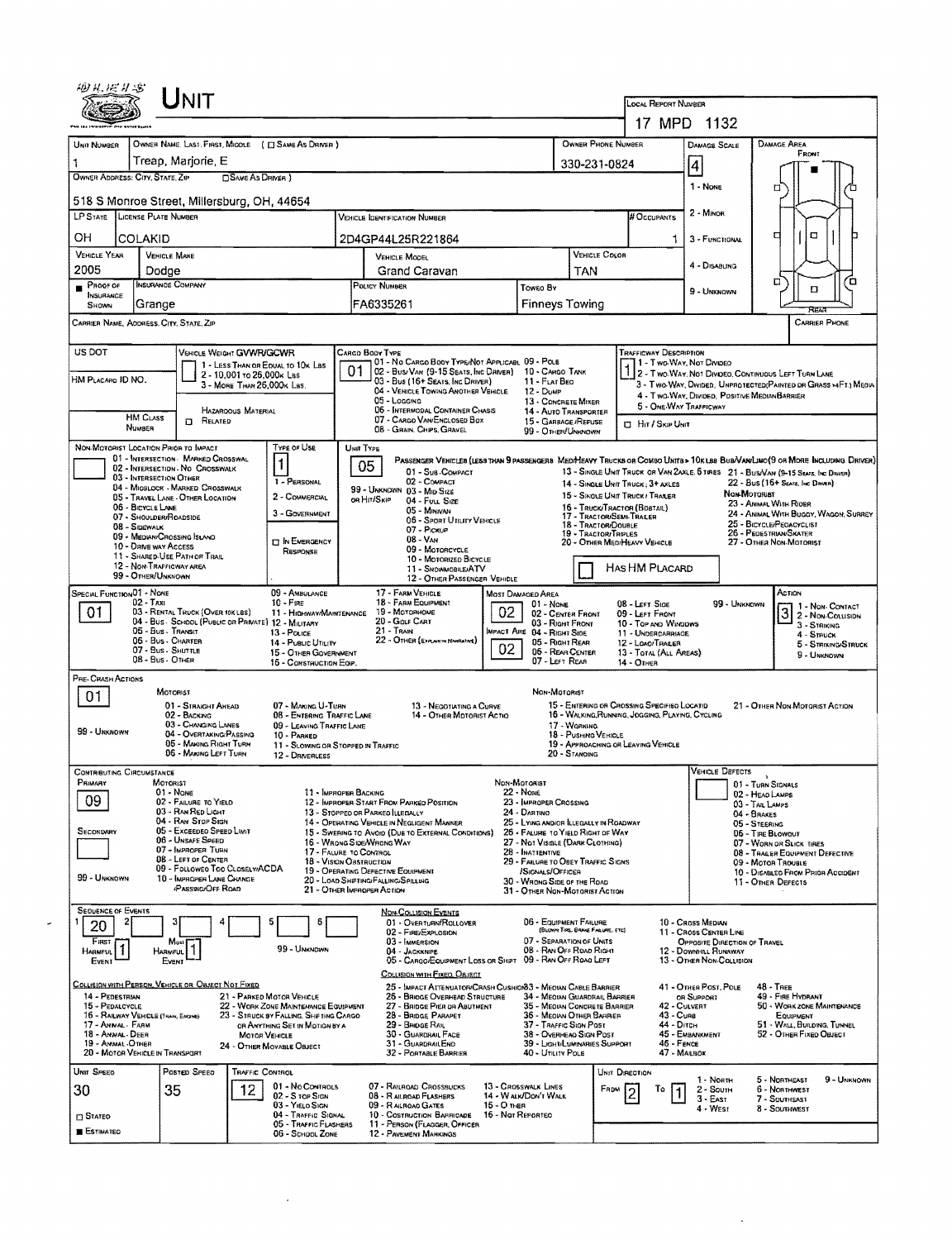| 17 MPD 1132<br>OWNER NAME: LAST, FIRST, MIDDLE ( C SAME AS DRIVER )<br>OWNER PHONE NUMBER<br><b>DAMAGE AREA</b><br>UNIT NUMBER<br>DAMAGE SCALE<br>FRONT<br>$\overline{c}$<br>Cohn, Myra, A<br>330-988-5298<br> 4<br>OWNER ADDRESS: CITY, STATE, ZIP<br><b>CISAME AS DRIVER</b> )<br>1 - NONE<br>□<br>366 S Railroad Street, Killbuck, OH, 44637<br>2 - Minon<br>LP STATE LICENSE PLATE NUMBER<br># Occupants<br>Vehicle Identification Number<br>۵<br>α<br>OН<br>FSD5303<br>1G4HR54KX44150130<br>3 - FUNCTIONAL<br>1.<br><b>VEHICLE YEAR</b><br><b>VEHICLE MAKE</b><br>VEHICLE COLOR<br><b>VEHICLE MODEL</b><br>4 - DISABLING<br>2004<br>Buick<br>TAN<br>Lesabre<br>о<br>Έ<br><b>INSURANCE COMPANY</b><br>PROOF OF<br>POLICY NUMBER<br>Towen By<br>9 - Unknown<br>INSURANCE<br>Permanent General<br>Finneys Towing<br>SHOWN<br>CARRIER NAME, ADDRESS, CITY, STATE, ZIP<br><b>CARRIER PHONE</b><br>US DOT<br><b>VEHICLE WEIGHT GVWR/GCWR</b><br>TRAFFICWAY DESCRIPTION<br>Cargo Booy Type<br>01 - No Cargo Booy Type/Not Applicabl 09 - Pole<br>11 - Two Way, Not Divideo<br>1 - LESS THAN OR EQUAL TO 10K LBS<br>01<br>02 - Bus/Van (9-15 Seats, Inc Driver)<br>10 - CARGO TANK<br>2 - Two Way, Not Divideo, Continuous Left Turn Lane<br>2 - 10,001 to 26,000k Las<br>HM PLACARD ID NO.<br>03 - Bus (16+ Seats, Inc Driver)<br>11 - FLAT BED<br>3 - Two-WAY, Divideo, UNPROTECTED(PAINTED OR GRASS >4FT.) MEDIA<br>3 - MORE THAN 26,000 K Las.<br>04 - VEHICLE TOWING ANOTHER VEHICLE<br>12 - Duwn<br>4 - Two-Way, Divided, Positive Median Barrier<br>05 - Logging<br>13 - CONCRETE MIXER<br>5 - ONE-WAY TRAFFICWAY<br>06 - INTERMODAL CONTAINER CHASTS<br><b>HAZARDOUS MATERIAL</b><br>14 - AUTO TRANSPORTER<br><b>HM Cuss</b><br>07 - CARGO VAN/ENCLOSED BOX<br><b>D</b> RELATED<br>15 - GARBAGE /REFUSE<br>$\Box$ Hit / Skip Unit<br>NUMBER<br>08 - GRAIN, CHIPS, GRAVEL<br>99 - OTHER/UNKNOWN<br>NON-MOTORIST LOCATION PRIOR TO IMPACT<br>TYPE OF USE<br>UNIT TYPE<br>01 - INTERSECTION - MARKED CROSSWAL<br>PASSENGER VEHICLES (LESS THAN 9 PASSENGERS MED/HEAVY TRUCKS OR COMBO UNITS > 10KLBS BUS/VAN/LIMO(9 OR MORE INCLUDING DRIVER)<br>04<br>02 - INTERSECTION - NO CROSSWALK<br>13 - SINGLE UNIT TRUCK OR VAN ZAXLE, 6 TIRES 21 - BUS/VAN (9-15 SEATE INC DANCR)<br>01 - Sub COMPACT<br>03 - INTERSECTION OTHER<br>02 - COMPACT<br>1 - PERSONAL<br>22 - Bus (16+ Sears, Inc Dever)<br>14 - SINGLE UNIT TRUCK: 3+ AXLES<br>04 - MIOBLOCK - MARKED CROSSWALK<br>99 - UNKNOWN 03 - MID SIZE<br>Non-Motoriet<br>15 - SINGLE UNIT TRUCK / TRAILER<br>2 - COMMERCIAL<br>05 - TRAVEL LANE OTHER LOCATION<br>on Hit/Skip<br>04 - FULL SIZE<br>23 - ANIMAL WITH RIDER<br>06 - BICYCLE LANE<br>16 - ТRUCK/ТВАСТОЯ (ВОВТАВ.)<br>05 - MINIVAN<br>3 - GOVERNMENT<br>24 - ANIMAL WITH BUGGY, WAGON, SURREY<br>17 - TRACTOR/SEMI-TRAILER<br>07 - SHOULDER/ROADSIDE<br>06 - Sport Utility Vehicle<br>25 - BICYCLE/PEDACYCLIST<br>18 - TRACTOR/DOUBLE<br>08 - SIDEWALK<br>07 - Pickup<br>26 - PEDESTRIAN/SKATER<br>19 - TRACTOR TRIPLES<br>09 - MEDIAN/CROSSING ISLAND<br>$08 - V_{AM}$<br><b>TI IN EMERGENCY</b><br>20 - OTHER MEDIMEAVY VEHICLE<br>27 - OTHER NON-MOTORIST<br>10 - DRAG WAY ACCESS<br>09 - MOTORCYCLE<br>RESPONSE<br>11 - SHARED-USE PATH OR TRAIL<br>10 - MOTORIZED BICYCLE<br>12 - NON-TRAFFICWAY AREA<br>HAS HM PLACARD<br>11 - SNOWMOBILE/ATV<br>99 - OTHER/UNKNOWN<br>12 - OTHER PASSENGER VEHICLE<br>17 - FARM VEHICLE<br>SPECIAL FUNCTION 01 - NONE<br>09 - AMBULANCE<br>ACTION<br>MOST DAMAGED AREA<br>02 - TAXI<br>18 - FARM EQUIPMENT<br>$10 -$ Fine<br>99 - Unknown<br>$01 - None$<br>08 - LEFT SIDE<br>1 - Non-Contact<br>5 2 - Non-Contact<br>06<br>01.<br>03 - RENTAL TRUCK (OVER 10KLBS)<br>19 - Мотонноме<br>11 - HIGHWAY/MAINTENANCE<br>02 - CENTER FRONT<br>09 - LEFT FRONT<br>04 - Bus - School (Public or Private) 12 - Military<br>20 - Golf Cart<br>03 - Right Front<br>10 - TOP AND WINDOWS<br>3 - STRIKING<br>05 - Bus - Transit<br>$21 -$ Traw<br>MPACT ARE 04 - RIGHT SIDE<br>13 - Pouce<br>11 - UNDERCARRIAGE<br>4 - STRUCK<br>06 - Bus. Charter<br>22 - OTHER (EXPLAND NAPRATIVE)<br>14 - PUBLIC UTILITY<br>05 - RIGHT REAR<br>12 - LOAD/TRAILER<br>5 - STRIKING/STRUCK<br>06<br>07 - Bus - SHUTTLE<br>06 - REAR CENTER<br>15 - OTHER GOVERNMENT<br>13 - TOTAL (ALL AREAS)<br>9 - UNKNOWN<br>08 - Bus - Other<br>07 - LEFT REAR<br>16 - CONSTRUCTION EQIP.<br>14 - OTHER<br>PRE- CRASH ACTIONS<br><b>MOTORIST</b><br>Non-Motorist<br>11<br>15 - ENTERING OR CROSSING SPECIFIED LOCATIO<br>01 - STRAIGHT AHEAO<br>07 - MAKING U-TURN<br>21 - OTHER NON-MOTORIST ACTION<br>13 - Negotiating a Curve<br>16 - WALKING, RUNNING, JOGGING, PLAYING, CYCLING<br>14 - OTHER MOTORIST ACTIO<br>02 - BACKING<br>08 - ENTERING TRAFFIC LANE<br>03 - CHANGING LANES<br>09 - LEAVING TRAFFIC LANE<br>17 - WORKING<br>99 - UNKNOWN<br>04 - OVERTAKING/PASSING<br>18 - PUSHING VEHICLE<br>10 - PARKED<br>05 - MAKING RIGHT TURN<br>19 - APPROACHING OR LEAVING VEHICLE<br>11 - SLOWING OR STOPPED IN TRAFFIC<br>06 - MAKING LEFT TURN<br>20 - STANDING<br>12 - DRIVERLESS<br><b>VEHICLE DEFECTS</b><br><b>CONTRIBUTING CIRCUMSTANCE</b><br>Primary<br>MOTORIST<br>Non-Motorist<br>01 - TURN SIGNALS<br><b>22 - Nove</b><br>01 - None<br>11 - IMPROPER BACKING<br>02 - HEAD LAMPS<br>01<br>02 - FAILURE TO YIELD<br>12 - IMPROPER START FROM PARKED POSITION<br>23 - IMPROPER CROSSING<br>03 - TAIL LAMPS<br>03 - RAN REO LIGHT<br>13 - STOPPED OR PARKED ILLEGALLY<br>24 - DARTING<br>04 - BRAKES<br>04 - RAN STOP SIGN<br>25 - LYING ANDIOR ILLEGALLY IN ROADWAY<br>14 - OPERATING VEHICLE IN NEGLIGENT MANNER<br>05 - STEERING<br>05 - Exceeped Speed Limit<br>SECONDARY<br>15 - Swering to Avoid (Due to External Conditions)<br>26 - FALURE TO YIELD RIGHT OF WAY<br>06 - TIRE BLOWOUT<br>06 - Unsafe Speed<br>16 - WRONG SIDE/WRONG WAY<br>27 - Not Visible (DARK Clothing)<br>07 - WORN OR SLICK TIRES<br>07 - IMPROPER TURN<br>17 - FALURE TO CONTROL<br>28 - INATTENTIVE<br>08 - TRAILER EQUIPMENT DEFECTIVE<br>08 - LEFT OF CENTER<br>18 - VISION OBSTRUCTION<br>29 - FAILURE TO OBEY TRAFFIC SIGNS<br>09 - Moron TrousLE<br>09 - FOLLOWED TOO CLOSELY/ACDA<br>19 - OPERATING DEFECTIVE EQUIPMENT<br>/SIGNALS/OFFICER<br>10 - DISABLEO FROM PRIOR ACCIDENT<br>99 - UNKNOWN<br>10 - IMPROPER LANE CHANGE<br>20 - LOAD SHIFTINGIFALLING/SPILLING<br>30 - WRONG SIDE OF THE ROAD<br>11 - OTHER DEFECTS<br><b>PASSING/OFF ROAD</b><br>21 - OTHER IMPROPER ACTION<br>31 - OTHER NON-MOTORIST ACTION<br><b>SECUENCE OF EVENTS</b><br><b>NON-COLLISION EVENTS</b><br>06 - EQUIPMENT FAILURE<br>10 - Cross Median<br>6<br>01 - OVERTURN/ROLLOVER<br>20<br>20<br>(BLOWN TIRE, BRAIR FALLIRE, ETC)<br>02 FIRE/EXPLOSION<br>11 - Cross CENTER LINE<br>07 - SEPARATION OF UNITS<br>FIRST<br>03 - IMMERSION<br>OPPOSITE DIRECTION OF TRAVEL<br>Most<br>99 - UNKNOWN<br>08 - RAN OFF ROAD RIGHT<br>04 - JACKKNIFE<br>12 - DOWNHEL RUNAWAY<br><b>HARMFUL</b><br>HARMFUL<br>05 - CARGO/EQUIPMENT LOSS OR SHIFT 09 - RAN OFF ROAD LEFT<br>13 - OTHER NON-COLLISION<br><b>Event</b><br>EVENT<br>COLLISION WITH FIXED, OBJECT<br>COLLISION WITH PERSON, VEHICLE OR OBJECT NOT FIXED<br>41 - OTHER POST, POLE<br><b>48 - TREE</b><br>25 - IMPACT ATTENUATOR/CRASH CUSHIO/83 - MEDIAN CABLE BARRIER<br>49 - FIRE HYDRANT<br>14 - PEDESTRIAN<br>21 - PARKED MOTOR VEHICLE<br>26 - BRIDGE OVERHEAD STRUCTURE<br>34 - Median Guardrail Barrier<br>OR SUPPORT<br>50 - WORK ZONE MAINTENANCE<br>15 - PEDALCYCLE<br>22 - WORK ZONE MAINTENANCE EQUIPMENT<br>27 - BRIDGE PIER OR ABUTMENT<br>35 - Median Concrete Barrier<br>42 - CULVERT<br>43 - Curs<br>16 - RAILWAY VEHICLE (TRAM, ENGINE)<br>23 - STRUCK BY FALLING, SHIFTING CARGO<br>28 - BRIDGE PARAPET<br>36 - Median Other Barrier<br>EQUIPMENT<br>44 - Diтсн<br>29 - BRIDGE RAIL<br>37 - Traffic Sign Post<br>51 - WALL BULDING, TUNNEL<br>17 - Animal - Farm<br>OF ANYTHING SET IN MOTION BY A<br>45 - EMBANKMENT<br>18 - Animal Deer<br>30 - GUARDRAIL FACE<br>38 - OVERHEAD SIGN POST<br>52 - Отнен Риер Овлест<br><b>MOTOR VEHICLE</b><br>$46 -$ Fence<br>19 - ANIMAL - OTHER<br>31 - GUARDRAILEND<br>39 - Light/Luminaries Support<br>24 - OTHER MOVABLE OBJECT<br>20 - MOTOR VEHICLE IN TRANSPORT<br>40 - UTILITY POLE<br>47 - MAILBOX<br>32 - PORTABLE BARRIER<br>UNIT SPEED<br>Posteo Speep<br><b>TRAFFIC CONTROL</b><br>UNIT DIRECTION<br>5 - NORTHEAST<br>9 - UNKNOWN<br>1 - North<br>01 - No CONTROLS<br>07 - RAILROAD CROSSBUCKS<br>13 - Crosswalk LINES<br>12<br>0<br>35<br>FROM<br>Т٥<br>2 - South<br>6 - NORTHWEST<br>02 - S TOP SIGN<br>08 - RAILROAD FLASHERS<br>14 - WALK/DON'T WALK<br>$3 - E$ AST<br>7 - SOUTHEAST<br>03 - YIELO SIGN<br>09 - RALROAD GATES<br>$15 - O$ THER<br>4 - West<br>8 - Southwest<br>04 - TRAFFIC SIGNAL<br>10 - COSTRUCTION BARRICADE<br>16 - Not Reported<br><b>STATEO</b><br>05 - TRAFFIC FLASHERS<br>11 - PERSON (FLAGGER, OFFICER<br><b>ESTIMATED</b><br>06 - SCHOOL ZONE<br>12 - PAVEMENT MARKINGS | Unit |                     |  |  |  |  |  |  |  |  |  |  |  |  |
|------------------------------------------------------------------------------------------------------------------------------------------------------------------------------------------------------------------------------------------------------------------------------------------------------------------------------------------------------------------------------------------------------------------------------------------------------------------------------------------------------------------------------------------------------------------------------------------------------------------------------------------------------------------------------------------------------------------------------------------------------------------------------------------------------------------------------------------------------------------------------------------------------------------------------------------------------------------------------------------------------------------------------------------------------------------------------------------------------------------------------------------------------------------------------------------------------------------------------------------------------------------------------------------------------------------------------------------------------------------------------------------------------------------------------------------------------------------------------------------------------------------------------------------------------------------------------------------------------------------------------------------------------------------------------------------------------------------------------------------------------------------------------------------------------------------------------------------------------------------------------------------------------------------------------------------------------------------------------------------------------------------------------------------------------------------------------------------------------------------------------------------------------------------------------------------------------------------------------------------------------------------------------------------------------------------------------------------------------------------------------------------------------------------------------------------------------------------------------------------------------------------------------------------------------------------------------------------------------------------------------------------------------------------------------------------------------------------------------------------------------------------------------------------------------------------------------------------------------------------------------------------------------------------------------------------------------------------------------------------------------------------------------------------------------------------------------------------------------------------------------------------------------------------------------------------------------------------------------------------------------------------------------------------------------------------------------------------------------------------------------------------------------------------------------------------------------------------------------------------------------------------------------------------------------------------------------------------------------------------------------------------------------------------------------------------------------------------------------------------------------------------------------------------------------------------------------------------------------------------------------------------------------------------------------------------------------------------------------------------------------------------------------------------------------------------------------------------------------------------------------------------------------------------------------------------------------------------------------------------------------------------------------------------------------------------------------------------------------------------------------------------------------------------------------------------------------------------------------------------------------------------------------------------------------------------------------------------------------------------------------------------------------------------------------------------------------------------------------------------------------------------------------------------------------------------------------------------------------------------------------------------------------------------------------------------------------------------------------------------------------------------------------------------------------------------------------------------------------------------------------------------------------------------------------------------------------------------------------------------------------------------------------------------------------------------------------------------------------------------------------------------------------------------------------------------------------------------------------------------------------------------------------------------------------------------------------------------------------------------------------------------------------------------------------------------------------------------------------------------------------------------------------------------------------------------------------------------------------------------------------------------------------------------------------------------------------------------------------------------------------------------------------------------------------------------------------------------------------------------------------------------------------------------------------------------------------------------------------------------------------------------------------------------------------------------------------------------------------------------------------------------------------------------------------------------------------------------------------------------------------------------------------------------------------------------------------------------------------------------------------------------------------------------------------------------------------------------------------------------------------------------------------------------------------------------------------------------------------------------------------------------------------------------------------------------------------------------------------------------------------------------------------------------------------------------------------------------------------------------------------------------------------------------------------------------------------------------------------------------------------------------------------------------------------------------------------------------------------------------------------------------------------------------------------------------------------------------------------------------------------------------------------------------------------------------------------------------------------------------------------------------------------------------------------------------------------------------------------------------------------------------------------------------------------------------------------------------------------------------------------------------------------------------------------------------------------------------------------------------------------------------------------------------------------------------------------------------------------------------------------------------------------------------------------------------------------------------------------------------------------------------------------------------------------------------------------------------------------------------------------------------------------------------------------------------------------------------------------------------------------------------------------------------------------------------------------------------------------------------------------------------------------------------------------------------------------------------------------------------------------------------------------------------------------------------------------------------------------------------------------------------------------------------------------------------------------------------------------------------------------------------------|------|---------------------|--|--|--|--|--|--|--|--|--|--|--|--|
|                                                                                                                                                                                                                                                                                                                                                                                                                                                                                                                                                                                                                                                                                                                                                                                                                                                                                                                                                                                                                                                                                                                                                                                                                                                                                                                                                                                                                                                                                                                                                                                                                                                                                                                                                                                                                                                                                                                                                                                                                                                                                                                                                                                                                                                                                                                                                                                                                                                                                                                                                                                                                                                                                                                                                                                                                                                                                                                                                                                                                                                                                                                                                                                                                                                                                                                                                                                                                                                                                                                                                                                                                                                                                                                                                                                                                                                                                                                                                                                                                                                                                                                                                                                                                                                                                                                                                                                                                                                                                                                                                                                                                                                                                                                                                                                                                                                                                                                                                                                                                                                                                                                                                                                                                                                                                                                                                                                                                                                                                                                                                                                                                                                                                                                                                                                                                                                                                                                                                                                                                                                                                                                                                                                                                                                                                                                                                                                                                                                                                                                                                                                                                                                                                                                                                                                                                                                                                                                                                                                                                                                                                                                                                                                                                                                                                                                                                                                                                                                                                                                                                                                                                                                                                                                                                                                                                                                                                                                                                                                                                                                                                                                                                                                                                                                                                                                                                                                                                                                                                                                                                                                                                                                                                                                                                                                                                                                                                                                                                                                                                        |      | LOCAL REPORT NUMBER |  |  |  |  |  |  |  |  |  |  |  |  |
|                                                                                                                                                                                                                                                                                                                                                                                                                                                                                                                                                                                                                                                                                                                                                                                                                                                                                                                                                                                                                                                                                                                                                                                                                                                                                                                                                                                                                                                                                                                                                                                                                                                                                                                                                                                                                                                                                                                                                                                                                                                                                                                                                                                                                                                                                                                                                                                                                                                                                                                                                                                                                                                                                                                                                                                                                                                                                                                                                                                                                                                                                                                                                                                                                                                                                                                                                                                                                                                                                                                                                                                                                                                                                                                                                                                                                                                                                                                                                                                                                                                                                                                                                                                                                                                                                                                                                                                                                                                                                                                                                                                                                                                                                                                                                                                                                                                                                                                                                                                                                                                                                                                                                                                                                                                                                                                                                                                                                                                                                                                                                                                                                                                                                                                                                                                                                                                                                                                                                                                                                                                                                                                                                                                                                                                                                                                                                                                                                                                                                                                                                                                                                                                                                                                                                                                                                                                                                                                                                                                                                                                                                                                                                                                                                                                                                                                                                                                                                                                                                                                                                                                                                                                                                                                                                                                                                                                                                                                                                                                                                                                                                                                                                                                                                                                                                                                                                                                                                                                                                                                                                                                                                                                                                                                                                                                                                                                                                                                                                                                                                        |      |                     |  |  |  |  |  |  |  |  |  |  |  |  |
|                                                                                                                                                                                                                                                                                                                                                                                                                                                                                                                                                                                                                                                                                                                                                                                                                                                                                                                                                                                                                                                                                                                                                                                                                                                                                                                                                                                                                                                                                                                                                                                                                                                                                                                                                                                                                                                                                                                                                                                                                                                                                                                                                                                                                                                                                                                                                                                                                                                                                                                                                                                                                                                                                                                                                                                                                                                                                                                                                                                                                                                                                                                                                                                                                                                                                                                                                                                                                                                                                                                                                                                                                                                                                                                                                                                                                                                                                                                                                                                                                                                                                                                                                                                                                                                                                                                                                                                                                                                                                                                                                                                                                                                                                                                                                                                                                                                                                                                                                                                                                                                                                                                                                                                                                                                                                                                                                                                                                                                                                                                                                                                                                                                                                                                                                                                                                                                                                                                                                                                                                                                                                                                                                                                                                                                                                                                                                                                                                                                                                                                                                                                                                                                                                                                                                                                                                                                                                                                                                                                                                                                                                                                                                                                                                                                                                                                                                                                                                                                                                                                                                                                                                                                                                                                                                                                                                                                                                                                                                                                                                                                                                                                                                                                                                                                                                                                                                                                                                                                                                                                                                                                                                                                                                                                                                                                                                                                                                                                                                                                                                        |      |                     |  |  |  |  |  |  |  |  |  |  |  |  |
|                                                                                                                                                                                                                                                                                                                                                                                                                                                                                                                                                                                                                                                                                                                                                                                                                                                                                                                                                                                                                                                                                                                                                                                                                                                                                                                                                                                                                                                                                                                                                                                                                                                                                                                                                                                                                                                                                                                                                                                                                                                                                                                                                                                                                                                                                                                                                                                                                                                                                                                                                                                                                                                                                                                                                                                                                                                                                                                                                                                                                                                                                                                                                                                                                                                                                                                                                                                                                                                                                                                                                                                                                                                                                                                                                                                                                                                                                                                                                                                                                                                                                                                                                                                                                                                                                                                                                                                                                                                                                                                                                                                                                                                                                                                                                                                                                                                                                                                                                                                                                                                                                                                                                                                                                                                                                                                                                                                                                                                                                                                                                                                                                                                                                                                                                                                                                                                                                                                                                                                                                                                                                                                                                                                                                                                                                                                                                                                                                                                                                                                                                                                                                                                                                                                                                                                                                                                                                                                                                                                                                                                                                                                                                                                                                                                                                                                                                                                                                                                                                                                                                                                                                                                                                                                                                                                                                                                                                                                                                                                                                                                                                                                                                                                                                                                                                                                                                                                                                                                                                                                                                                                                                                                                                                                                                                                                                                                                                                                                                                                                                        |      |                     |  |  |  |  |  |  |  |  |  |  |  |  |
|                                                                                                                                                                                                                                                                                                                                                                                                                                                                                                                                                                                                                                                                                                                                                                                                                                                                                                                                                                                                                                                                                                                                                                                                                                                                                                                                                                                                                                                                                                                                                                                                                                                                                                                                                                                                                                                                                                                                                                                                                                                                                                                                                                                                                                                                                                                                                                                                                                                                                                                                                                                                                                                                                                                                                                                                                                                                                                                                                                                                                                                                                                                                                                                                                                                                                                                                                                                                                                                                                                                                                                                                                                                                                                                                                                                                                                                                                                                                                                                                                                                                                                                                                                                                                                                                                                                                                                                                                                                                                                                                                                                                                                                                                                                                                                                                                                                                                                                                                                                                                                                                                                                                                                                                                                                                                                                                                                                                                                                                                                                                                                                                                                                                                                                                                                                                                                                                                                                                                                                                                                                                                                                                                                                                                                                                                                                                                                                                                                                                                                                                                                                                                                                                                                                                                                                                                                                                                                                                                                                                                                                                                                                                                                                                                                                                                                                                                                                                                                                                                                                                                                                                                                                                                                                                                                                                                                                                                                                                                                                                                                                                                                                                                                                                                                                                                                                                                                                                                                                                                                                                                                                                                                                                                                                                                                                                                                                                                                                                                                                                                        |      |                     |  |  |  |  |  |  |  |  |  |  |  |  |
|                                                                                                                                                                                                                                                                                                                                                                                                                                                                                                                                                                                                                                                                                                                                                                                                                                                                                                                                                                                                                                                                                                                                                                                                                                                                                                                                                                                                                                                                                                                                                                                                                                                                                                                                                                                                                                                                                                                                                                                                                                                                                                                                                                                                                                                                                                                                                                                                                                                                                                                                                                                                                                                                                                                                                                                                                                                                                                                                                                                                                                                                                                                                                                                                                                                                                                                                                                                                                                                                                                                                                                                                                                                                                                                                                                                                                                                                                                                                                                                                                                                                                                                                                                                                                                                                                                                                                                                                                                                                                                                                                                                                                                                                                                                                                                                                                                                                                                                                                                                                                                                                                                                                                                                                                                                                                                                                                                                                                                                                                                                                                                                                                                                                                                                                                                                                                                                                                                                                                                                                                                                                                                                                                                                                                                                                                                                                                                                                                                                                                                                                                                                                                                                                                                                                                                                                                                                                                                                                                                                                                                                                                                                                                                                                                                                                                                                                                                                                                                                                                                                                                                                                                                                                                                                                                                                                                                                                                                                                                                                                                                                                                                                                                                                                                                                                                                                                                                                                                                                                                                                                                                                                                                                                                                                                                                                                                                                                                                                                                                                                                        |      |                     |  |  |  |  |  |  |  |  |  |  |  |  |
|                                                                                                                                                                                                                                                                                                                                                                                                                                                                                                                                                                                                                                                                                                                                                                                                                                                                                                                                                                                                                                                                                                                                                                                                                                                                                                                                                                                                                                                                                                                                                                                                                                                                                                                                                                                                                                                                                                                                                                                                                                                                                                                                                                                                                                                                                                                                                                                                                                                                                                                                                                                                                                                                                                                                                                                                                                                                                                                                                                                                                                                                                                                                                                                                                                                                                                                                                                                                                                                                                                                                                                                                                                                                                                                                                                                                                                                                                                                                                                                                                                                                                                                                                                                                                                                                                                                                                                                                                                                                                                                                                                                                                                                                                                                                                                                                                                                                                                                                                                                                                                                                                                                                                                                                                                                                                                                                                                                                                                                                                                                                                                                                                                                                                                                                                                                                                                                                                                                                                                                                                                                                                                                                                                                                                                                                                                                                                                                                                                                                                                                                                                                                                                                                                                                                                                                                                                                                                                                                                                                                                                                                                                                                                                                                                                                                                                                                                                                                                                                                                                                                                                                                                                                                                                                                                                                                                                                                                                                                                                                                                                                                                                                                                                                                                                                                                                                                                                                                                                                                                                                                                                                                                                                                                                                                                                                                                                                                                                                                                                                                                        |      |                     |  |  |  |  |  |  |  |  |  |  |  |  |
|                                                                                                                                                                                                                                                                                                                                                                                                                                                                                                                                                                                                                                                                                                                                                                                                                                                                                                                                                                                                                                                                                                                                                                                                                                                                                                                                                                                                                                                                                                                                                                                                                                                                                                                                                                                                                                                                                                                                                                                                                                                                                                                                                                                                                                                                                                                                                                                                                                                                                                                                                                                                                                                                                                                                                                                                                                                                                                                                                                                                                                                                                                                                                                                                                                                                                                                                                                                                                                                                                                                                                                                                                                                                                                                                                                                                                                                                                                                                                                                                                                                                                                                                                                                                                                                                                                                                                                                                                                                                                                                                                                                                                                                                                                                                                                                                                                                                                                                                                                                                                                                                                                                                                                                                                                                                                                                                                                                                                                                                                                                                                                                                                                                                                                                                                                                                                                                                                                                                                                                                                                                                                                                                                                                                                                                                                                                                                                                                                                                                                                                                                                                                                                                                                                                                                                                                                                                                                                                                                                                                                                                                                                                                                                                                                                                                                                                                                                                                                                                                                                                                                                                                                                                                                                                                                                                                                                                                                                                                                                                                                                                                                                                                                                                                                                                                                                                                                                                                                                                                                                                                                                                                                                                                                                                                                                                                                                                                                                                                                                                                                        |      |                     |  |  |  |  |  |  |  |  |  |  |  |  |
|                                                                                                                                                                                                                                                                                                                                                                                                                                                                                                                                                                                                                                                                                                                                                                                                                                                                                                                                                                                                                                                                                                                                                                                                                                                                                                                                                                                                                                                                                                                                                                                                                                                                                                                                                                                                                                                                                                                                                                                                                                                                                                                                                                                                                                                                                                                                                                                                                                                                                                                                                                                                                                                                                                                                                                                                                                                                                                                                                                                                                                                                                                                                                                                                                                                                                                                                                                                                                                                                                                                                                                                                                                                                                                                                                                                                                                                                                                                                                                                                                                                                                                                                                                                                                                                                                                                                                                                                                                                                                                                                                                                                                                                                                                                                                                                                                                                                                                                                                                                                                                                                                                                                                                                                                                                                                                                                                                                                                                                                                                                                                                                                                                                                                                                                                                                                                                                                                                                                                                                                                                                                                                                                                                                                                                                                                                                                                                                                                                                                                                                                                                                                                                                                                                                                                                                                                                                                                                                                                                                                                                                                                                                                                                                                                                                                                                                                                                                                                                                                                                                                                                                                                                                                                                                                                                                                                                                                                                                                                                                                                                                                                                                                                                                                                                                                                                                                                                                                                                                                                                                                                                                                                                                                                                                                                                                                                                                                                                                                                                                                                        |      |                     |  |  |  |  |  |  |  |  |  |  |  |  |
|                                                                                                                                                                                                                                                                                                                                                                                                                                                                                                                                                                                                                                                                                                                                                                                                                                                                                                                                                                                                                                                                                                                                                                                                                                                                                                                                                                                                                                                                                                                                                                                                                                                                                                                                                                                                                                                                                                                                                                                                                                                                                                                                                                                                                                                                                                                                                                                                                                                                                                                                                                                                                                                                                                                                                                                                                                                                                                                                                                                                                                                                                                                                                                                                                                                                                                                                                                                                                                                                                                                                                                                                                                                                                                                                                                                                                                                                                                                                                                                                                                                                                                                                                                                                                                                                                                                                                                                                                                                                                                                                                                                                                                                                                                                                                                                                                                                                                                                                                                                                                                                                                                                                                                                                                                                                                                                                                                                                                                                                                                                                                                                                                                                                                                                                                                                                                                                                                                                                                                                                                                                                                                                                                                                                                                                                                                                                                                                                                                                                                                                                                                                                                                                                                                                                                                                                                                                                                                                                                                                                                                                                                                                                                                                                                                                                                                                                                                                                                                                                                                                                                                                                                                                                                                                                                                                                                                                                                                                                                                                                                                                                                                                                                                                                                                                                                                                                                                                                                                                                                                                                                                                                                                                                                                                                                                                                                                                                                                                                                                                                                        |      |                     |  |  |  |  |  |  |  |  |  |  |  |  |
|                                                                                                                                                                                                                                                                                                                                                                                                                                                                                                                                                                                                                                                                                                                                                                                                                                                                                                                                                                                                                                                                                                                                                                                                                                                                                                                                                                                                                                                                                                                                                                                                                                                                                                                                                                                                                                                                                                                                                                                                                                                                                                                                                                                                                                                                                                                                                                                                                                                                                                                                                                                                                                                                                                                                                                                                                                                                                                                                                                                                                                                                                                                                                                                                                                                                                                                                                                                                                                                                                                                                                                                                                                                                                                                                                                                                                                                                                                                                                                                                                                                                                                                                                                                                                                                                                                                                                                                                                                                                                                                                                                                                                                                                                                                                                                                                                                                                                                                                                                                                                                                                                                                                                                                                                                                                                                                                                                                                                                                                                                                                                                                                                                                                                                                                                                                                                                                                                                                                                                                                                                                                                                                                                                                                                                                                                                                                                                                                                                                                                                                                                                                                                                                                                                                                                                                                                                                                                                                                                                                                                                                                                                                                                                                                                                                                                                                                                                                                                                                                                                                                                                                                                                                                                                                                                                                                                                                                                                                                                                                                                                                                                                                                                                                                                                                                                                                                                                                                                                                                                                                                                                                                                                                                                                                                                                                                                                                                                                                                                                                                                        |      |                     |  |  |  |  |  |  |  |  |  |  |  |  |
|                                                                                                                                                                                                                                                                                                                                                                                                                                                                                                                                                                                                                                                                                                                                                                                                                                                                                                                                                                                                                                                                                                                                                                                                                                                                                                                                                                                                                                                                                                                                                                                                                                                                                                                                                                                                                                                                                                                                                                                                                                                                                                                                                                                                                                                                                                                                                                                                                                                                                                                                                                                                                                                                                                                                                                                                                                                                                                                                                                                                                                                                                                                                                                                                                                                                                                                                                                                                                                                                                                                                                                                                                                                                                                                                                                                                                                                                                                                                                                                                                                                                                                                                                                                                                                                                                                                                                                                                                                                                                                                                                                                                                                                                                                                                                                                                                                                                                                                                                                                                                                                                                                                                                                                                                                                                                                                                                                                                                                                                                                                                                                                                                                                                                                                                                                                                                                                                                                                                                                                                                                                                                                                                                                                                                                                                                                                                                                                                                                                                                                                                                                                                                                                                                                                                                                                                                                                                                                                                                                                                                                                                                                                                                                                                                                                                                                                                                                                                                                                                                                                                                                                                                                                                                                                                                                                                                                                                                                                                                                                                                                                                                                                                                                                                                                                                                                                                                                                                                                                                                                                                                                                                                                                                                                                                                                                                                                                                                                                                                                                                                        |      |                     |  |  |  |  |  |  |  |  |  |  |  |  |
|                                                                                                                                                                                                                                                                                                                                                                                                                                                                                                                                                                                                                                                                                                                                                                                                                                                                                                                                                                                                                                                                                                                                                                                                                                                                                                                                                                                                                                                                                                                                                                                                                                                                                                                                                                                                                                                                                                                                                                                                                                                                                                                                                                                                                                                                                                                                                                                                                                                                                                                                                                                                                                                                                                                                                                                                                                                                                                                                                                                                                                                                                                                                                                                                                                                                                                                                                                                                                                                                                                                                                                                                                                                                                                                                                                                                                                                                                                                                                                                                                                                                                                                                                                                                                                                                                                                                                                                                                                                                                                                                                                                                                                                                                                                                                                                                                                                                                                                                                                                                                                                                                                                                                                                                                                                                                                                                                                                                                                                                                                                                                                                                                                                                                                                                                                                                                                                                                                                                                                                                                                                                                                                                                                                                                                                                                                                                                                                                                                                                                                                                                                                                                                                                                                                                                                                                                                                                                                                                                                                                                                                                                                                                                                                                                                                                                                                                                                                                                                                                                                                                                                                                                                                                                                                                                                                                                                                                                                                                                                                                                                                                                                                                                                                                                                                                                                                                                                                                                                                                                                                                                                                                                                                                                                                                                                                                                                                                                                                                                                                                                        |      |                     |  |  |  |  |  |  |  |  |  |  |  |  |
|                                                                                                                                                                                                                                                                                                                                                                                                                                                                                                                                                                                                                                                                                                                                                                                                                                                                                                                                                                                                                                                                                                                                                                                                                                                                                                                                                                                                                                                                                                                                                                                                                                                                                                                                                                                                                                                                                                                                                                                                                                                                                                                                                                                                                                                                                                                                                                                                                                                                                                                                                                                                                                                                                                                                                                                                                                                                                                                                                                                                                                                                                                                                                                                                                                                                                                                                                                                                                                                                                                                                                                                                                                                                                                                                                                                                                                                                                                                                                                                                                                                                                                                                                                                                                                                                                                                                                                                                                                                                                                                                                                                                                                                                                                                                                                                                                                                                                                                                                                                                                                                                                                                                                                                                                                                                                                                                                                                                                                                                                                                                                                                                                                                                                                                                                                                                                                                                                                                                                                                                                                                                                                                                                                                                                                                                                                                                                                                                                                                                                                                                                                                                                                                                                                                                                                                                                                                                                                                                                                                                                                                                                                                                                                                                                                                                                                                                                                                                                                                                                                                                                                                                                                                                                                                                                                                                                                                                                                                                                                                                                                                                                                                                                                                                                                                                                                                                                                                                                                                                                                                                                                                                                                                                                                                                                                                                                                                                                                                                                                                                                        |      |                     |  |  |  |  |  |  |  |  |  |  |  |  |
|                                                                                                                                                                                                                                                                                                                                                                                                                                                                                                                                                                                                                                                                                                                                                                                                                                                                                                                                                                                                                                                                                                                                                                                                                                                                                                                                                                                                                                                                                                                                                                                                                                                                                                                                                                                                                                                                                                                                                                                                                                                                                                                                                                                                                                                                                                                                                                                                                                                                                                                                                                                                                                                                                                                                                                                                                                                                                                                                                                                                                                                                                                                                                                                                                                                                                                                                                                                                                                                                                                                                                                                                                                                                                                                                                                                                                                                                                                                                                                                                                                                                                                                                                                                                                                                                                                                                                                                                                                                                                                                                                                                                                                                                                                                                                                                                                                                                                                                                                                                                                                                                                                                                                                                                                                                                                                                                                                                                                                                                                                                                                                                                                                                                                                                                                                                                                                                                                                                                                                                                                                                                                                                                                                                                                                                                                                                                                                                                                                                                                                                                                                                                                                                                                                                                                                                                                                                                                                                                                                                                                                                                                                                                                                                                                                                                                                                                                                                                                                                                                                                                                                                                                                                                                                                                                                                                                                                                                                                                                                                                                                                                                                                                                                                                                                                                                                                                                                                                                                                                                                                                                                                                                                                                                                                                                                                                                                                                                                                                                                                                                        |      |                     |  |  |  |  |  |  |  |  |  |  |  |  |
|                                                                                                                                                                                                                                                                                                                                                                                                                                                                                                                                                                                                                                                                                                                                                                                                                                                                                                                                                                                                                                                                                                                                                                                                                                                                                                                                                                                                                                                                                                                                                                                                                                                                                                                                                                                                                                                                                                                                                                                                                                                                                                                                                                                                                                                                                                                                                                                                                                                                                                                                                                                                                                                                                                                                                                                                                                                                                                                                                                                                                                                                                                                                                                                                                                                                                                                                                                                                                                                                                                                                                                                                                                                                                                                                                                                                                                                                                                                                                                                                                                                                                                                                                                                                                                                                                                                                                                                                                                                                                                                                                                                                                                                                                                                                                                                                                                                                                                                                                                                                                                                                                                                                                                                                                                                                                                                                                                                                                                                                                                                                                                                                                                                                                                                                                                                                                                                                                                                                                                                                                                                                                                                                                                                                                                                                                                                                                                                                                                                                                                                                                                                                                                                                                                                                                                                                                                                                                                                                                                                                                                                                                                                                                                                                                                                                                                                                                                                                                                                                                                                                                                                                                                                                                                                                                                                                                                                                                                                                                                                                                                                                                                                                                                                                                                                                                                                                                                                                                                                                                                                                                                                                                                                                                                                                                                                                                                                                                                                                                                                                                        |      |                     |  |  |  |  |  |  |  |  |  |  |  |  |
|                                                                                                                                                                                                                                                                                                                                                                                                                                                                                                                                                                                                                                                                                                                                                                                                                                                                                                                                                                                                                                                                                                                                                                                                                                                                                                                                                                                                                                                                                                                                                                                                                                                                                                                                                                                                                                                                                                                                                                                                                                                                                                                                                                                                                                                                                                                                                                                                                                                                                                                                                                                                                                                                                                                                                                                                                                                                                                                                                                                                                                                                                                                                                                                                                                                                                                                                                                                                                                                                                                                                                                                                                                                                                                                                                                                                                                                                                                                                                                                                                                                                                                                                                                                                                                                                                                                                                                                                                                                                                                                                                                                                                                                                                                                                                                                                                                                                                                                                                                                                                                                                                                                                                                                                                                                                                                                                                                                                                                                                                                                                                                                                                                                                                                                                                                                                                                                                                                                                                                                                                                                                                                                                                                                                                                                                                                                                                                                                                                                                                                                                                                                                                                                                                                                                                                                                                                                                                                                                                                                                                                                                                                                                                                                                                                                                                                                                                                                                                                                                                                                                                                                                                                                                                                                                                                                                                                                                                                                                                                                                                                                                                                                                                                                                                                                                                                                                                                                                                                                                                                                                                                                                                                                                                                                                                                                                                                                                                                                                                                                                                        |      |                     |  |  |  |  |  |  |  |  |  |  |  |  |
|                                                                                                                                                                                                                                                                                                                                                                                                                                                                                                                                                                                                                                                                                                                                                                                                                                                                                                                                                                                                                                                                                                                                                                                                                                                                                                                                                                                                                                                                                                                                                                                                                                                                                                                                                                                                                                                                                                                                                                                                                                                                                                                                                                                                                                                                                                                                                                                                                                                                                                                                                                                                                                                                                                                                                                                                                                                                                                                                                                                                                                                                                                                                                                                                                                                                                                                                                                                                                                                                                                                                                                                                                                                                                                                                                                                                                                                                                                                                                                                                                                                                                                                                                                                                                                                                                                                                                                                                                                                                                                                                                                                                                                                                                                                                                                                                                                                                                                                                                                                                                                                                                                                                                                                                                                                                                                                                                                                                                                                                                                                                                                                                                                                                                                                                                                                                                                                                                                                                                                                                                                                                                                                                                                                                                                                                                                                                                                                                                                                                                                                                                                                                                                                                                                                                                                                                                                                                                                                                                                                                                                                                                                                                                                                                                                                                                                                                                                                                                                                                                                                                                                                                                                                                                                                                                                                                                                                                                                                                                                                                                                                                                                                                                                                                                                                                                                                                                                                                                                                                                                                                                                                                                                                                                                                                                                                                                                                                                                                                                                                                                        |      |                     |  |  |  |  |  |  |  |  |  |  |  |  |
|                                                                                                                                                                                                                                                                                                                                                                                                                                                                                                                                                                                                                                                                                                                                                                                                                                                                                                                                                                                                                                                                                                                                                                                                                                                                                                                                                                                                                                                                                                                                                                                                                                                                                                                                                                                                                                                                                                                                                                                                                                                                                                                                                                                                                                                                                                                                                                                                                                                                                                                                                                                                                                                                                                                                                                                                                                                                                                                                                                                                                                                                                                                                                                                                                                                                                                                                                                                                                                                                                                                                                                                                                                                                                                                                                                                                                                                                                                                                                                                                                                                                                                                                                                                                                                                                                                                                                                                                                                                                                                                                                                                                                                                                                                                                                                                                                                                                                                                                                                                                                                                                                                                                                                                                                                                                                                                                                                                                                                                                                                                                                                                                                                                                                                                                                                                                                                                                                                                                                                                                                                                                                                                                                                                                                                                                                                                                                                                                                                                                                                                                                                                                                                                                                                                                                                                                                                                                                                                                                                                                                                                                                                                                                                                                                                                                                                                                                                                                                                                                                                                                                                                                                                                                                                                                                                                                                                                                                                                                                                                                                                                                                                                                                                                                                                                                                                                                                                                                                                                                                                                                                                                                                                                                                                                                                                                                                                                                                                                                                                                                                        |      |                     |  |  |  |  |  |  |  |  |  |  |  |  |
|                                                                                                                                                                                                                                                                                                                                                                                                                                                                                                                                                                                                                                                                                                                                                                                                                                                                                                                                                                                                                                                                                                                                                                                                                                                                                                                                                                                                                                                                                                                                                                                                                                                                                                                                                                                                                                                                                                                                                                                                                                                                                                                                                                                                                                                                                                                                                                                                                                                                                                                                                                                                                                                                                                                                                                                                                                                                                                                                                                                                                                                                                                                                                                                                                                                                                                                                                                                                                                                                                                                                                                                                                                                                                                                                                                                                                                                                                                                                                                                                                                                                                                                                                                                                                                                                                                                                                                                                                                                                                                                                                                                                                                                                                                                                                                                                                                                                                                                                                                                                                                                                                                                                                                                                                                                                                                                                                                                                                                                                                                                                                                                                                                                                                                                                                                                                                                                                                                                                                                                                                                                                                                                                                                                                                                                                                                                                                                                                                                                                                                                                                                                                                                                                                                                                                                                                                                                                                                                                                                                                                                                                                                                                                                                                                                                                                                                                                                                                                                                                                                                                                                                                                                                                                                                                                                                                                                                                                                                                                                                                                                                                                                                                                                                                                                                                                                                                                                                                                                                                                                                                                                                                                                                                                                                                                                                                                                                                                                                                                                                                                        |      |                     |  |  |  |  |  |  |  |  |  |  |  |  |
|                                                                                                                                                                                                                                                                                                                                                                                                                                                                                                                                                                                                                                                                                                                                                                                                                                                                                                                                                                                                                                                                                                                                                                                                                                                                                                                                                                                                                                                                                                                                                                                                                                                                                                                                                                                                                                                                                                                                                                                                                                                                                                                                                                                                                                                                                                                                                                                                                                                                                                                                                                                                                                                                                                                                                                                                                                                                                                                                                                                                                                                                                                                                                                                                                                                                                                                                                                                                                                                                                                                                                                                                                                                                                                                                                                                                                                                                                                                                                                                                                                                                                                                                                                                                                                                                                                                                                                                                                                                                                                                                                                                                                                                                                                                                                                                                                                                                                                                                                                                                                                                                                                                                                                                                                                                                                                                                                                                                                                                                                                                                                                                                                                                                                                                                                                                                                                                                                                                                                                                                                                                                                                                                                                                                                                                                                                                                                                                                                                                                                                                                                                                                                                                                                                                                                                                                                                                                                                                                                                                                                                                                                                                                                                                                                                                                                                                                                                                                                                                                                                                                                                                                                                                                                                                                                                                                                                                                                                                                                                                                                                                                                                                                                                                                                                                                                                                                                                                                                                                                                                                                                                                                                                                                                                                                                                                                                                                                                                                                                                                                                        |      |                     |  |  |  |  |  |  |  |  |  |  |  |  |
|                                                                                                                                                                                                                                                                                                                                                                                                                                                                                                                                                                                                                                                                                                                                                                                                                                                                                                                                                                                                                                                                                                                                                                                                                                                                                                                                                                                                                                                                                                                                                                                                                                                                                                                                                                                                                                                                                                                                                                                                                                                                                                                                                                                                                                                                                                                                                                                                                                                                                                                                                                                                                                                                                                                                                                                                                                                                                                                                                                                                                                                                                                                                                                                                                                                                                                                                                                                                                                                                                                                                                                                                                                                                                                                                                                                                                                                                                                                                                                                                                                                                                                                                                                                                                                                                                                                                                                                                                                                                                                                                                                                                                                                                                                                                                                                                                                                                                                                                                                                                                                                                                                                                                                                                                                                                                                                                                                                                                                                                                                                                                                                                                                                                                                                                                                                                                                                                                                                                                                                                                                                                                                                                                                                                                                                                                                                                                                                                                                                                                                                                                                                                                                                                                                                                                                                                                                                                                                                                                                                                                                                                                                                                                                                                                                                                                                                                                                                                                                                                                                                                                                                                                                                                                                                                                                                                                                                                                                                                                                                                                                                                                                                                                                                                                                                                                                                                                                                                                                                                                                                                                                                                                                                                                                                                                                                                                                                                                                                                                                                                                        |      |                     |  |  |  |  |  |  |  |  |  |  |  |  |
|                                                                                                                                                                                                                                                                                                                                                                                                                                                                                                                                                                                                                                                                                                                                                                                                                                                                                                                                                                                                                                                                                                                                                                                                                                                                                                                                                                                                                                                                                                                                                                                                                                                                                                                                                                                                                                                                                                                                                                                                                                                                                                                                                                                                                                                                                                                                                                                                                                                                                                                                                                                                                                                                                                                                                                                                                                                                                                                                                                                                                                                                                                                                                                                                                                                                                                                                                                                                                                                                                                                                                                                                                                                                                                                                                                                                                                                                                                                                                                                                                                                                                                                                                                                                                                                                                                                                                                                                                                                                                                                                                                                                                                                                                                                                                                                                                                                                                                                                                                                                                                                                                                                                                                                                                                                                                                                                                                                                                                                                                                                                                                                                                                                                                                                                                                                                                                                                                                                                                                                                                                                                                                                                                                                                                                                                                                                                                                                                                                                                                                                                                                                                                                                                                                                                                                                                                                                                                                                                                                                                                                                                                                                                                                                                                                                                                                                                                                                                                                                                                                                                                                                                                                                                                                                                                                                                                                                                                                                                                                                                                                                                                                                                                                                                                                                                                                                                                                                                                                                                                                                                                                                                                                                                                                                                                                                                                                                                                                                                                                                                                        |      |                     |  |  |  |  |  |  |  |  |  |  |  |  |
|                                                                                                                                                                                                                                                                                                                                                                                                                                                                                                                                                                                                                                                                                                                                                                                                                                                                                                                                                                                                                                                                                                                                                                                                                                                                                                                                                                                                                                                                                                                                                                                                                                                                                                                                                                                                                                                                                                                                                                                                                                                                                                                                                                                                                                                                                                                                                                                                                                                                                                                                                                                                                                                                                                                                                                                                                                                                                                                                                                                                                                                                                                                                                                                                                                                                                                                                                                                                                                                                                                                                                                                                                                                                                                                                                                                                                                                                                                                                                                                                                                                                                                                                                                                                                                                                                                                                                                                                                                                                                                                                                                                                                                                                                                                                                                                                                                                                                                                                                                                                                                                                                                                                                                                                                                                                                                                                                                                                                                                                                                                                                                                                                                                                                                                                                                                                                                                                                                                                                                                                                                                                                                                                                                                                                                                                                                                                                                                                                                                                                                                                                                                                                                                                                                                                                                                                                                                                                                                                                                                                                                                                                                                                                                                                                                                                                                                                                                                                                                                                                                                                                                                                                                                                                                                                                                                                                                                                                                                                                                                                                                                                                                                                                                                                                                                                                                                                                                                                                                                                                                                                                                                                                                                                                                                                                                                                                                                                                                                                                                                                                        |      |                     |  |  |  |  |  |  |  |  |  |  |  |  |
|                                                                                                                                                                                                                                                                                                                                                                                                                                                                                                                                                                                                                                                                                                                                                                                                                                                                                                                                                                                                                                                                                                                                                                                                                                                                                                                                                                                                                                                                                                                                                                                                                                                                                                                                                                                                                                                                                                                                                                                                                                                                                                                                                                                                                                                                                                                                                                                                                                                                                                                                                                                                                                                                                                                                                                                                                                                                                                                                                                                                                                                                                                                                                                                                                                                                                                                                                                                                                                                                                                                                                                                                                                                                                                                                                                                                                                                                                                                                                                                                                                                                                                                                                                                                                                                                                                                                                                                                                                                                                                                                                                                                                                                                                                                                                                                                                                                                                                                                                                                                                                                                                                                                                                                                                                                                                                                                                                                                                                                                                                                                                                                                                                                                                                                                                                                                                                                                                                                                                                                                                                                                                                                                                                                                                                                                                                                                                                                                                                                                                                                                                                                                                                                                                                                                                                                                                                                                                                                                                                                                                                                                                                                                                                                                                                                                                                                                                                                                                                                                                                                                                                                                                                                                                                                                                                                                                                                                                                                                                                                                                                                                                                                                                                                                                                                                                                                                                                                                                                                                                                                                                                                                                                                                                                                                                                                                                                                                                                                                                                                                                        |      |                     |  |  |  |  |  |  |  |  |  |  |  |  |
|                                                                                                                                                                                                                                                                                                                                                                                                                                                                                                                                                                                                                                                                                                                                                                                                                                                                                                                                                                                                                                                                                                                                                                                                                                                                                                                                                                                                                                                                                                                                                                                                                                                                                                                                                                                                                                                                                                                                                                                                                                                                                                                                                                                                                                                                                                                                                                                                                                                                                                                                                                                                                                                                                                                                                                                                                                                                                                                                                                                                                                                                                                                                                                                                                                                                                                                                                                                                                                                                                                                                                                                                                                                                                                                                                                                                                                                                                                                                                                                                                                                                                                                                                                                                                                                                                                                                                                                                                                                                                                                                                                                                                                                                                                                                                                                                                                                                                                                                                                                                                                                                                                                                                                                                                                                                                                                                                                                                                                                                                                                                                                                                                                                                                                                                                                                                                                                                                                                                                                                                                                                                                                                                                                                                                                                                                                                                                                                                                                                                                                                                                                                                                                                                                                                                                                                                                                                                                                                                                                                                                                                                                                                                                                                                                                                                                                                                                                                                                                                                                                                                                                                                                                                                                                                                                                                                                                                                                                                                                                                                                                                                                                                                                                                                                                                                                                                                                                                                                                                                                                                                                                                                                                                                                                                                                                                                                                                                                                                                                                                                                        |      |                     |  |  |  |  |  |  |  |  |  |  |  |  |
|                                                                                                                                                                                                                                                                                                                                                                                                                                                                                                                                                                                                                                                                                                                                                                                                                                                                                                                                                                                                                                                                                                                                                                                                                                                                                                                                                                                                                                                                                                                                                                                                                                                                                                                                                                                                                                                                                                                                                                                                                                                                                                                                                                                                                                                                                                                                                                                                                                                                                                                                                                                                                                                                                                                                                                                                                                                                                                                                                                                                                                                                                                                                                                                                                                                                                                                                                                                                                                                                                                                                                                                                                                                                                                                                                                                                                                                                                                                                                                                                                                                                                                                                                                                                                                                                                                                                                                                                                                                                                                                                                                                                                                                                                                                                                                                                                                                                                                                                                                                                                                                                                                                                                                                                                                                                                                                                                                                                                                                                                                                                                                                                                                                                                                                                                                                                                                                                                                                                                                                                                                                                                                                                                                                                                                                                                                                                                                                                                                                                                                                                                                                                                                                                                                                                                                                                                                                                                                                                                                                                                                                                                                                                                                                                                                                                                                                                                                                                                                                                                                                                                                                                                                                                                                                                                                                                                                                                                                                                                                                                                                                                                                                                                                                                                                                                                                                                                                                                                                                                                                                                                                                                                                                                                                                                                                                                                                                                                                                                                                                                                        |      |                     |  |  |  |  |  |  |  |  |  |  |  |  |
|                                                                                                                                                                                                                                                                                                                                                                                                                                                                                                                                                                                                                                                                                                                                                                                                                                                                                                                                                                                                                                                                                                                                                                                                                                                                                                                                                                                                                                                                                                                                                                                                                                                                                                                                                                                                                                                                                                                                                                                                                                                                                                                                                                                                                                                                                                                                                                                                                                                                                                                                                                                                                                                                                                                                                                                                                                                                                                                                                                                                                                                                                                                                                                                                                                                                                                                                                                                                                                                                                                                                                                                                                                                                                                                                                                                                                                                                                                                                                                                                                                                                                                                                                                                                                                                                                                                                                                                                                                                                                                                                                                                                                                                                                                                                                                                                                                                                                                                                                                                                                                                                                                                                                                                                                                                                                                                                                                                                                                                                                                                                                                                                                                                                                                                                                                                                                                                                                                                                                                                                                                                                                                                                                                                                                                                                                                                                                                                                                                                                                                                                                                                                                                                                                                                                                                                                                                                                                                                                                                                                                                                                                                                                                                                                                                                                                                                                                                                                                                                                                                                                                                                                                                                                                                                                                                                                                                                                                                                                                                                                                                                                                                                                                                                                                                                                                                                                                                                                                                                                                                                                                                                                                                                                                                                                                                                                                                                                                                                                                                                                                        |      |                     |  |  |  |  |  |  |  |  |  |  |  |  |
|                                                                                                                                                                                                                                                                                                                                                                                                                                                                                                                                                                                                                                                                                                                                                                                                                                                                                                                                                                                                                                                                                                                                                                                                                                                                                                                                                                                                                                                                                                                                                                                                                                                                                                                                                                                                                                                                                                                                                                                                                                                                                                                                                                                                                                                                                                                                                                                                                                                                                                                                                                                                                                                                                                                                                                                                                                                                                                                                                                                                                                                                                                                                                                                                                                                                                                                                                                                                                                                                                                                                                                                                                                                                                                                                                                                                                                                                                                                                                                                                                                                                                                                                                                                                                                                                                                                                                                                                                                                                                                                                                                                                                                                                                                                                                                                                                                                                                                                                                                                                                                                                                                                                                                                                                                                                                                                                                                                                                                                                                                                                                                                                                                                                                                                                                                                                                                                                                                                                                                                                                                                                                                                                                                                                                                                                                                                                                                                                                                                                                                                                                                                                                                                                                                                                                                                                                                                                                                                                                                                                                                                                                                                                                                                                                                                                                                                                                                                                                                                                                                                                                                                                                                                                                                                                                                                                                                                                                                                                                                                                                                                                                                                                                                                                                                                                                                                                                                                                                                                                                                                                                                                                                                                                                                                                                                                                                                                                                                                                                                                                                        |      |                     |  |  |  |  |  |  |  |  |  |  |  |  |
|                                                                                                                                                                                                                                                                                                                                                                                                                                                                                                                                                                                                                                                                                                                                                                                                                                                                                                                                                                                                                                                                                                                                                                                                                                                                                                                                                                                                                                                                                                                                                                                                                                                                                                                                                                                                                                                                                                                                                                                                                                                                                                                                                                                                                                                                                                                                                                                                                                                                                                                                                                                                                                                                                                                                                                                                                                                                                                                                                                                                                                                                                                                                                                                                                                                                                                                                                                                                                                                                                                                                                                                                                                                                                                                                                                                                                                                                                                                                                                                                                                                                                                                                                                                                                                                                                                                                                                                                                                                                                                                                                                                                                                                                                                                                                                                                                                                                                                                                                                                                                                                                                                                                                                                                                                                                                                                                                                                                                                                                                                                                                                                                                                                                                                                                                                                                                                                                                                                                                                                                                                                                                                                                                                                                                                                                                                                                                                                                                                                                                                                                                                                                                                                                                                                                                                                                                                                                                                                                                                                                                                                                                                                                                                                                                                                                                                                                                                                                                                                                                                                                                                                                                                                                                                                                                                                                                                                                                                                                                                                                                                                                                                                                                                                                                                                                                                                                                                                                                                                                                                                                                                                                                                                                                                                                                                                                                                                                                                                                                                                                                        |      |                     |  |  |  |  |  |  |  |  |  |  |  |  |
|                                                                                                                                                                                                                                                                                                                                                                                                                                                                                                                                                                                                                                                                                                                                                                                                                                                                                                                                                                                                                                                                                                                                                                                                                                                                                                                                                                                                                                                                                                                                                                                                                                                                                                                                                                                                                                                                                                                                                                                                                                                                                                                                                                                                                                                                                                                                                                                                                                                                                                                                                                                                                                                                                                                                                                                                                                                                                                                                                                                                                                                                                                                                                                                                                                                                                                                                                                                                                                                                                                                                                                                                                                                                                                                                                                                                                                                                                                                                                                                                                                                                                                                                                                                                                                                                                                                                                                                                                                                                                                                                                                                                                                                                                                                                                                                                                                                                                                                                                                                                                                                                                                                                                                                                                                                                                                                                                                                                                                                                                                                                                                                                                                                                                                                                                                                                                                                                                                                                                                                                                                                                                                                                                                                                                                                                                                                                                                                                                                                                                                                                                                                                                                                                                                                                                                                                                                                                                                                                                                                                                                                                                                                                                                                                                                                                                                                                                                                                                                                                                                                                                                                                                                                                                                                                                                                                                                                                                                                                                                                                                                                                                                                                                                                                                                                                                                                                                                                                                                                                                                                                                                                                                                                                                                                                                                                                                                                                                                                                                                                                                        |      |                     |  |  |  |  |  |  |  |  |  |  |  |  |
|                                                                                                                                                                                                                                                                                                                                                                                                                                                                                                                                                                                                                                                                                                                                                                                                                                                                                                                                                                                                                                                                                                                                                                                                                                                                                                                                                                                                                                                                                                                                                                                                                                                                                                                                                                                                                                                                                                                                                                                                                                                                                                                                                                                                                                                                                                                                                                                                                                                                                                                                                                                                                                                                                                                                                                                                                                                                                                                                                                                                                                                                                                                                                                                                                                                                                                                                                                                                                                                                                                                                                                                                                                                                                                                                                                                                                                                                                                                                                                                                                                                                                                                                                                                                                                                                                                                                                                                                                                                                                                                                                                                                                                                                                                                                                                                                                                                                                                                                                                                                                                                                                                                                                                                                                                                                                                                                                                                                                                                                                                                                                                                                                                                                                                                                                                                                                                                                                                                                                                                                                                                                                                                                                                                                                                                                                                                                                                                                                                                                                                                                                                                                                                                                                                                                                                                                                                                                                                                                                                                                                                                                                                                                                                                                                                                                                                                                                                                                                                                                                                                                                                                                                                                                                                                                                                                                                                                                                                                                                                                                                                                                                                                                                                                                                                                                                                                                                                                                                                                                                                                                                                                                                                                                                                                                                                                                                                                                                                                                                                                                                        |      |                     |  |  |  |  |  |  |  |  |  |  |  |  |
|                                                                                                                                                                                                                                                                                                                                                                                                                                                                                                                                                                                                                                                                                                                                                                                                                                                                                                                                                                                                                                                                                                                                                                                                                                                                                                                                                                                                                                                                                                                                                                                                                                                                                                                                                                                                                                                                                                                                                                                                                                                                                                                                                                                                                                                                                                                                                                                                                                                                                                                                                                                                                                                                                                                                                                                                                                                                                                                                                                                                                                                                                                                                                                                                                                                                                                                                                                                                                                                                                                                                                                                                                                                                                                                                                                                                                                                                                                                                                                                                                                                                                                                                                                                                                                                                                                                                                                                                                                                                                                                                                                                                                                                                                                                                                                                                                                                                                                                                                                                                                                                                                                                                                                                                                                                                                                                                                                                                                                                                                                                                                                                                                                                                                                                                                                                                                                                                                                                                                                                                                                                                                                                                                                                                                                                                                                                                                                                                                                                                                                                                                                                                                                                                                                                                                                                                                                                                                                                                                                                                                                                                                                                                                                                                                                                                                                                                                                                                                                                                                                                                                                                                                                                                                                                                                                                                                                                                                                                                                                                                                                                                                                                                                                                                                                                                                                                                                                                                                                                                                                                                                                                                                                                                                                                                                                                                                                                                                                                                                                                                                        |      |                     |  |  |  |  |  |  |  |  |  |  |  |  |
|                                                                                                                                                                                                                                                                                                                                                                                                                                                                                                                                                                                                                                                                                                                                                                                                                                                                                                                                                                                                                                                                                                                                                                                                                                                                                                                                                                                                                                                                                                                                                                                                                                                                                                                                                                                                                                                                                                                                                                                                                                                                                                                                                                                                                                                                                                                                                                                                                                                                                                                                                                                                                                                                                                                                                                                                                                                                                                                                                                                                                                                                                                                                                                                                                                                                                                                                                                                                                                                                                                                                                                                                                                                                                                                                                                                                                                                                                                                                                                                                                                                                                                                                                                                                                                                                                                                                                                                                                                                                                                                                                                                                                                                                                                                                                                                                                                                                                                                                                                                                                                                                                                                                                                                                                                                                                                                                                                                                                                                                                                                                                                                                                                                                                                                                                                                                                                                                                                                                                                                                                                                                                                                                                                                                                                                                                                                                                                                                                                                                                                                                                                                                                                                                                                                                                                                                                                                                                                                                                                                                                                                                                                                                                                                                                                                                                                                                                                                                                                                                                                                                                                                                                                                                                                                                                                                                                                                                                                                                                                                                                                                                                                                                                                                                                                                                                                                                                                                                                                                                                                                                                                                                                                                                                                                                                                                                                                                                                                                                                                                                                        |      |                     |  |  |  |  |  |  |  |  |  |  |  |  |
|                                                                                                                                                                                                                                                                                                                                                                                                                                                                                                                                                                                                                                                                                                                                                                                                                                                                                                                                                                                                                                                                                                                                                                                                                                                                                                                                                                                                                                                                                                                                                                                                                                                                                                                                                                                                                                                                                                                                                                                                                                                                                                                                                                                                                                                                                                                                                                                                                                                                                                                                                                                                                                                                                                                                                                                                                                                                                                                                                                                                                                                                                                                                                                                                                                                                                                                                                                                                                                                                                                                                                                                                                                                                                                                                                                                                                                                                                                                                                                                                                                                                                                                                                                                                                                                                                                                                                                                                                                                                                                                                                                                                                                                                                                                                                                                                                                                                                                                                                                                                                                                                                                                                                                                                                                                                                                                                                                                                                                                                                                                                                                                                                                                                                                                                                                                                                                                                                                                                                                                                                                                                                                                                                                                                                                                                                                                                                                                                                                                                                                                                                                                                                                                                                                                                                                                                                                                                                                                                                                                                                                                                                                                                                                                                                                                                                                                                                                                                                                                                                                                                                                                                                                                                                                                                                                                                                                                                                                                                                                                                                                                                                                                                                                                                                                                                                                                                                                                                                                                                                                                                                                                                                                                                                                                                                                                                                                                                                                                                                                                                                        |      |                     |  |  |  |  |  |  |  |  |  |  |  |  |
|                                                                                                                                                                                                                                                                                                                                                                                                                                                                                                                                                                                                                                                                                                                                                                                                                                                                                                                                                                                                                                                                                                                                                                                                                                                                                                                                                                                                                                                                                                                                                                                                                                                                                                                                                                                                                                                                                                                                                                                                                                                                                                                                                                                                                                                                                                                                                                                                                                                                                                                                                                                                                                                                                                                                                                                                                                                                                                                                                                                                                                                                                                                                                                                                                                                                                                                                                                                                                                                                                                                                                                                                                                                                                                                                                                                                                                                                                                                                                                                                                                                                                                                                                                                                                                                                                                                                                                                                                                                                                                                                                                                                                                                                                                                                                                                                                                                                                                                                                                                                                                                                                                                                                                                                                                                                                                                                                                                                                                                                                                                                                                                                                                                                                                                                                                                                                                                                                                                                                                                                                                                                                                                                                                                                                                                                                                                                                                                                                                                                                                                                                                                                                                                                                                                                                                                                                                                                                                                                                                                                                                                                                                                                                                                                                                                                                                                                                                                                                                                                                                                                                                                                                                                                                                                                                                                                                                                                                                                                                                                                                                                                                                                                                                                                                                                                                                                                                                                                                                                                                                                                                                                                                                                                                                                                                                                                                                                                                                                                                                                                                        |      |                     |  |  |  |  |  |  |  |  |  |  |  |  |
|                                                                                                                                                                                                                                                                                                                                                                                                                                                                                                                                                                                                                                                                                                                                                                                                                                                                                                                                                                                                                                                                                                                                                                                                                                                                                                                                                                                                                                                                                                                                                                                                                                                                                                                                                                                                                                                                                                                                                                                                                                                                                                                                                                                                                                                                                                                                                                                                                                                                                                                                                                                                                                                                                                                                                                                                                                                                                                                                                                                                                                                                                                                                                                                                                                                                                                                                                                                                                                                                                                                                                                                                                                                                                                                                                                                                                                                                                                                                                                                                                                                                                                                                                                                                                                                                                                                                                                                                                                                                                                                                                                                                                                                                                                                                                                                                                                                                                                                                                                                                                                                                                                                                                                                                                                                                                                                                                                                                                                                                                                                                                                                                                                                                                                                                                                                                                                                                                                                                                                                                                                                                                                                                                                                                                                                                                                                                                                                                                                                                                                                                                                                                                                                                                                                                                                                                                                                                                                                                                                                                                                                                                                                                                                                                                                                                                                                                                                                                                                                                                                                                                                                                                                                                                                                                                                                                                                                                                                                                                                                                                                                                                                                                                                                                                                                                                                                                                                                                                                                                                                                                                                                                                                                                                                                                                                                                                                                                                                                                                                                                                        |      |                     |  |  |  |  |  |  |  |  |  |  |  |  |
|                                                                                                                                                                                                                                                                                                                                                                                                                                                                                                                                                                                                                                                                                                                                                                                                                                                                                                                                                                                                                                                                                                                                                                                                                                                                                                                                                                                                                                                                                                                                                                                                                                                                                                                                                                                                                                                                                                                                                                                                                                                                                                                                                                                                                                                                                                                                                                                                                                                                                                                                                                                                                                                                                                                                                                                                                                                                                                                                                                                                                                                                                                                                                                                                                                                                                                                                                                                                                                                                                                                                                                                                                                                                                                                                                                                                                                                                                                                                                                                                                                                                                                                                                                                                                                                                                                                                                                                                                                                                                                                                                                                                                                                                                                                                                                                                                                                                                                                                                                                                                                                                                                                                                                                                                                                                                                                                                                                                                                                                                                                                                                                                                                                                                                                                                                                                                                                                                                                                                                                                                                                                                                                                                                                                                                                                                                                                                                                                                                                                                                                                                                                                                                                                                                                                                                                                                                                                                                                                                                                                                                                                                                                                                                                                                                                                                                                                                                                                                                                                                                                                                                                                                                                                                                                                                                                                                                                                                                                                                                                                                                                                                                                                                                                                                                                                                                                                                                                                                                                                                                                                                                                                                                                                                                                                                                                                                                                                                                                                                                                                                        |      |                     |  |  |  |  |  |  |  |  |  |  |  |  |
|                                                                                                                                                                                                                                                                                                                                                                                                                                                                                                                                                                                                                                                                                                                                                                                                                                                                                                                                                                                                                                                                                                                                                                                                                                                                                                                                                                                                                                                                                                                                                                                                                                                                                                                                                                                                                                                                                                                                                                                                                                                                                                                                                                                                                                                                                                                                                                                                                                                                                                                                                                                                                                                                                                                                                                                                                                                                                                                                                                                                                                                                                                                                                                                                                                                                                                                                                                                                                                                                                                                                                                                                                                                                                                                                                                                                                                                                                                                                                                                                                                                                                                                                                                                                                                                                                                                                                                                                                                                                                                                                                                                                                                                                                                                                                                                                                                                                                                                                                                                                                                                                                                                                                                                                                                                                                                                                                                                                                                                                                                                                                                                                                                                                                                                                                                                                                                                                                                                                                                                                                                                                                                                                                                                                                                                                                                                                                                                                                                                                                                                                                                                                                                                                                                                                                                                                                                                                                                                                                                                                                                                                                                                                                                                                                                                                                                                                                                                                                                                                                                                                                                                                                                                                                                                                                                                                                                                                                                                                                                                                                                                                                                                                                                                                                                                                                                                                                                                                                                                                                                                                                                                                                                                                                                                                                                                                                                                                                                                                                                                                                        |      |                     |  |  |  |  |  |  |  |  |  |  |  |  |
|                                                                                                                                                                                                                                                                                                                                                                                                                                                                                                                                                                                                                                                                                                                                                                                                                                                                                                                                                                                                                                                                                                                                                                                                                                                                                                                                                                                                                                                                                                                                                                                                                                                                                                                                                                                                                                                                                                                                                                                                                                                                                                                                                                                                                                                                                                                                                                                                                                                                                                                                                                                                                                                                                                                                                                                                                                                                                                                                                                                                                                                                                                                                                                                                                                                                                                                                                                                                                                                                                                                                                                                                                                                                                                                                                                                                                                                                                                                                                                                                                                                                                                                                                                                                                                                                                                                                                                                                                                                                                                                                                                                                                                                                                                                                                                                                                                                                                                                                                                                                                                                                                                                                                                                                                                                                                                                                                                                                                                                                                                                                                                                                                                                                                                                                                                                                                                                                                                                                                                                                                                                                                                                                                                                                                                                                                                                                                                                                                                                                                                                                                                                                                                                                                                                                                                                                                                                                                                                                                                                                                                                                                                                                                                                                                                                                                                                                                                                                                                                                                                                                                                                                                                                                                                                                                                                                                                                                                                                                                                                                                                                                                                                                                                                                                                                                                                                                                                                                                                                                                                                                                                                                                                                                                                                                                                                                                                                                                                                                                                                                                        |      |                     |  |  |  |  |  |  |  |  |  |  |  |  |
|                                                                                                                                                                                                                                                                                                                                                                                                                                                                                                                                                                                                                                                                                                                                                                                                                                                                                                                                                                                                                                                                                                                                                                                                                                                                                                                                                                                                                                                                                                                                                                                                                                                                                                                                                                                                                                                                                                                                                                                                                                                                                                                                                                                                                                                                                                                                                                                                                                                                                                                                                                                                                                                                                                                                                                                                                                                                                                                                                                                                                                                                                                                                                                                                                                                                                                                                                                                                                                                                                                                                                                                                                                                                                                                                                                                                                                                                                                                                                                                                                                                                                                                                                                                                                                                                                                                                                                                                                                                                                                                                                                                                                                                                                                                                                                                                                                                                                                                                                                                                                                                                                                                                                                                                                                                                                                                                                                                                                                                                                                                                                                                                                                                                                                                                                                                                                                                                                                                                                                                                                                                                                                                                                                                                                                                                                                                                                                                                                                                                                                                                                                                                                                                                                                                                                                                                                                                                                                                                                                                                                                                                                                                                                                                                                                                                                                                                                                                                                                                                                                                                                                                                                                                                                                                                                                                                                                                                                                                                                                                                                                                                                                                                                                                                                                                                                                                                                                                                                                                                                                                                                                                                                                                                                                                                                                                                                                                                                                                                                                                                                        |      |                     |  |  |  |  |  |  |  |  |  |  |  |  |
|                                                                                                                                                                                                                                                                                                                                                                                                                                                                                                                                                                                                                                                                                                                                                                                                                                                                                                                                                                                                                                                                                                                                                                                                                                                                                                                                                                                                                                                                                                                                                                                                                                                                                                                                                                                                                                                                                                                                                                                                                                                                                                                                                                                                                                                                                                                                                                                                                                                                                                                                                                                                                                                                                                                                                                                                                                                                                                                                                                                                                                                                                                                                                                                                                                                                                                                                                                                                                                                                                                                                                                                                                                                                                                                                                                                                                                                                                                                                                                                                                                                                                                                                                                                                                                                                                                                                                                                                                                                                                                                                                                                                                                                                                                                                                                                                                                                                                                                                                                                                                                                                                                                                                                                                                                                                                                                                                                                                                                                                                                                                                                                                                                                                                                                                                                                                                                                                                                                                                                                                                                                                                                                                                                                                                                                                                                                                                                                                                                                                                                                                                                                                                                                                                                                                                                                                                                                                                                                                                                                                                                                                                                                                                                                                                                                                                                                                                                                                                                                                                                                                                                                                                                                                                                                                                                                                                                                                                                                                                                                                                                                                                                                                                                                                                                                                                                                                                                                                                                                                                                                                                                                                                                                                                                                                                                                                                                                                                                                                                                                                                        |      |                     |  |  |  |  |  |  |  |  |  |  |  |  |
|                                                                                                                                                                                                                                                                                                                                                                                                                                                                                                                                                                                                                                                                                                                                                                                                                                                                                                                                                                                                                                                                                                                                                                                                                                                                                                                                                                                                                                                                                                                                                                                                                                                                                                                                                                                                                                                                                                                                                                                                                                                                                                                                                                                                                                                                                                                                                                                                                                                                                                                                                                                                                                                                                                                                                                                                                                                                                                                                                                                                                                                                                                                                                                                                                                                                                                                                                                                                                                                                                                                                                                                                                                                                                                                                                                                                                                                                                                                                                                                                                                                                                                                                                                                                                                                                                                                                                                                                                                                                                                                                                                                                                                                                                                                                                                                                                                                                                                                                                                                                                                                                                                                                                                                                                                                                                                                                                                                                                                                                                                                                                                                                                                                                                                                                                                                                                                                                                                                                                                                                                                                                                                                                                                                                                                                                                                                                                                                                                                                                                                                                                                                                                                                                                                                                                                                                                                                                                                                                                                                                                                                                                                                                                                                                                                                                                                                                                                                                                                                                                                                                                                                                                                                                                                                                                                                                                                                                                                                                                                                                                                                                                                                                                                                                                                                                                                                                                                                                                                                                                                                                                                                                                                                                                                                                                                                                                                                                                                                                                                                                                        |      |                     |  |  |  |  |  |  |  |  |  |  |  |  |
|                                                                                                                                                                                                                                                                                                                                                                                                                                                                                                                                                                                                                                                                                                                                                                                                                                                                                                                                                                                                                                                                                                                                                                                                                                                                                                                                                                                                                                                                                                                                                                                                                                                                                                                                                                                                                                                                                                                                                                                                                                                                                                                                                                                                                                                                                                                                                                                                                                                                                                                                                                                                                                                                                                                                                                                                                                                                                                                                                                                                                                                                                                                                                                                                                                                                                                                                                                                                                                                                                                                                                                                                                                                                                                                                                                                                                                                                                                                                                                                                                                                                                                                                                                                                                                                                                                                                                                                                                                                                                                                                                                                                                                                                                                                                                                                                                                                                                                                                                                                                                                                                                                                                                                                                                                                                                                                                                                                                                                                                                                                                                                                                                                                                                                                                                                                                                                                                                                                                                                                                                                                                                                                                                                                                                                                                                                                                                                                                                                                                                                                                                                                                                                                                                                                                                                                                                                                                                                                                                                                                                                                                                                                                                                                                                                                                                                                                                                                                                                                                                                                                                                                                                                                                                                                                                                                                                                                                                                                                                                                                                                                                                                                                                                                                                                                                                                                                                                                                                                                                                                                                                                                                                                                                                                                                                                                                                                                                                                                                                                                                                        |      |                     |  |  |  |  |  |  |  |  |  |  |  |  |
|                                                                                                                                                                                                                                                                                                                                                                                                                                                                                                                                                                                                                                                                                                                                                                                                                                                                                                                                                                                                                                                                                                                                                                                                                                                                                                                                                                                                                                                                                                                                                                                                                                                                                                                                                                                                                                                                                                                                                                                                                                                                                                                                                                                                                                                                                                                                                                                                                                                                                                                                                                                                                                                                                                                                                                                                                                                                                                                                                                                                                                                                                                                                                                                                                                                                                                                                                                                                                                                                                                                                                                                                                                                                                                                                                                                                                                                                                                                                                                                                                                                                                                                                                                                                                                                                                                                                                                                                                                                                                                                                                                                                                                                                                                                                                                                                                                                                                                                                                                                                                                                                                                                                                                                                                                                                                                                                                                                                                                                                                                                                                                                                                                                                                                                                                                                                                                                                                                                                                                                                                                                                                                                                                                                                                                                                                                                                                                                                                                                                                                                                                                                                                                                                                                                                                                                                                                                                                                                                                                                                                                                                                                                                                                                                                                                                                                                                                                                                                                                                                                                                                                                                                                                                                                                                                                                                                                                                                                                                                                                                                                                                                                                                                                                                                                                                                                                                                                                                                                                                                                                                                                                                                                                                                                                                                                                                                                                                                                                                                                                                                        |      |                     |  |  |  |  |  |  |  |  |  |  |  |  |
|                                                                                                                                                                                                                                                                                                                                                                                                                                                                                                                                                                                                                                                                                                                                                                                                                                                                                                                                                                                                                                                                                                                                                                                                                                                                                                                                                                                                                                                                                                                                                                                                                                                                                                                                                                                                                                                                                                                                                                                                                                                                                                                                                                                                                                                                                                                                                                                                                                                                                                                                                                                                                                                                                                                                                                                                                                                                                                                                                                                                                                                                                                                                                                                                                                                                                                                                                                                                                                                                                                                                                                                                                                                                                                                                                                                                                                                                                                                                                                                                                                                                                                                                                                                                                                                                                                                                                                                                                                                                                                                                                                                                                                                                                                                                                                                                                                                                                                                                                                                                                                                                                                                                                                                                                                                                                                                                                                                                                                                                                                                                                                                                                                                                                                                                                                                                                                                                                                                                                                                                                                                                                                                                                                                                                                                                                                                                                                                                                                                                                                                                                                                                                                                                                                                                                                                                                                                                                                                                                                                                                                                                                                                                                                                                                                                                                                                                                                                                                                                                                                                                                                                                                                                                                                                                                                                                                                                                                                                                                                                                                                                                                                                                                                                                                                                                                                                                                                                                                                                                                                                                                                                                                                                                                                                                                                                                                                                                                                                                                                                                                        |      |                     |  |  |  |  |  |  |  |  |  |  |  |  |
|                                                                                                                                                                                                                                                                                                                                                                                                                                                                                                                                                                                                                                                                                                                                                                                                                                                                                                                                                                                                                                                                                                                                                                                                                                                                                                                                                                                                                                                                                                                                                                                                                                                                                                                                                                                                                                                                                                                                                                                                                                                                                                                                                                                                                                                                                                                                                                                                                                                                                                                                                                                                                                                                                                                                                                                                                                                                                                                                                                                                                                                                                                                                                                                                                                                                                                                                                                                                                                                                                                                                                                                                                                                                                                                                                                                                                                                                                                                                                                                                                                                                                                                                                                                                                                                                                                                                                                                                                                                                                                                                                                                                                                                                                                                                                                                                                                                                                                                                                                                                                                                                                                                                                                                                                                                                                                                                                                                                                                                                                                                                                                                                                                                                                                                                                                                                                                                                                                                                                                                                                                                                                                                                                                                                                                                                                                                                                                                                                                                                                                                                                                                                                                                                                                                                                                                                                                                                                                                                                                                                                                                                                                                                                                                                                                                                                                                                                                                                                                                                                                                                                                                                                                                                                                                                                                                                                                                                                                                                                                                                                                                                                                                                                                                                                                                                                                                                                                                                                                                                                                                                                                                                                                                                                                                                                                                                                                                                                                                                                                                                                        |      |                     |  |  |  |  |  |  |  |  |  |  |  |  |
|                                                                                                                                                                                                                                                                                                                                                                                                                                                                                                                                                                                                                                                                                                                                                                                                                                                                                                                                                                                                                                                                                                                                                                                                                                                                                                                                                                                                                                                                                                                                                                                                                                                                                                                                                                                                                                                                                                                                                                                                                                                                                                                                                                                                                                                                                                                                                                                                                                                                                                                                                                                                                                                                                                                                                                                                                                                                                                                                                                                                                                                                                                                                                                                                                                                                                                                                                                                                                                                                                                                                                                                                                                                                                                                                                                                                                                                                                                                                                                                                                                                                                                                                                                                                                                                                                                                                                                                                                                                                                                                                                                                                                                                                                                                                                                                                                                                                                                                                                                                                                                                                                                                                                                                                                                                                                                                                                                                                                                                                                                                                                                                                                                                                                                                                                                                                                                                                                                                                                                                                                                                                                                                                                                                                                                                                                                                                                                                                                                                                                                                                                                                                                                                                                                                                                                                                                                                                                                                                                                                                                                                                                                                                                                                                                                                                                                                                                                                                                                                                                                                                                                                                                                                                                                                                                                                                                                                                                                                                                                                                                                                                                                                                                                                                                                                                                                                                                                                                                                                                                                                                                                                                                                                                                                                                                                                                                                                                                                                                                                                                                        |      |                     |  |  |  |  |  |  |  |  |  |  |  |  |
|                                                                                                                                                                                                                                                                                                                                                                                                                                                                                                                                                                                                                                                                                                                                                                                                                                                                                                                                                                                                                                                                                                                                                                                                                                                                                                                                                                                                                                                                                                                                                                                                                                                                                                                                                                                                                                                                                                                                                                                                                                                                                                                                                                                                                                                                                                                                                                                                                                                                                                                                                                                                                                                                                                                                                                                                                                                                                                                                                                                                                                                                                                                                                                                                                                                                                                                                                                                                                                                                                                                                                                                                                                                                                                                                                                                                                                                                                                                                                                                                                                                                                                                                                                                                                                                                                                                                                                                                                                                                                                                                                                                                                                                                                                                                                                                                                                                                                                                                                                                                                                                                                                                                                                                                                                                                                                                                                                                                                                                                                                                                                                                                                                                                                                                                                                                                                                                                                                                                                                                                                                                                                                                                                                                                                                                                                                                                                                                                                                                                                                                                                                                                                                                                                                                                                                                                                                                                                                                                                                                                                                                                                                                                                                                                                                                                                                                                                                                                                                                                                                                                                                                                                                                                                                                                                                                                                                                                                                                                                                                                                                                                                                                                                                                                                                                                                                                                                                                                                                                                                                                                                                                                                                                                                                                                                                                                                                                                                                                                                                                                                        |      |                     |  |  |  |  |  |  |  |  |  |  |  |  |
|                                                                                                                                                                                                                                                                                                                                                                                                                                                                                                                                                                                                                                                                                                                                                                                                                                                                                                                                                                                                                                                                                                                                                                                                                                                                                                                                                                                                                                                                                                                                                                                                                                                                                                                                                                                                                                                                                                                                                                                                                                                                                                                                                                                                                                                                                                                                                                                                                                                                                                                                                                                                                                                                                                                                                                                                                                                                                                                                                                                                                                                                                                                                                                                                                                                                                                                                                                                                                                                                                                                                                                                                                                                                                                                                                                                                                                                                                                                                                                                                                                                                                                                                                                                                                                                                                                                                                                                                                                                                                                                                                                                                                                                                                                                                                                                                                                                                                                                                                                                                                                                                                                                                                                                                                                                                                                                                                                                                                                                                                                                                                                                                                                                                                                                                                                                                                                                                                                                                                                                                                                                                                                                                                                                                                                                                                                                                                                                                                                                                                                                                                                                                                                                                                                                                                                                                                                                                                                                                                                                                                                                                                                                                                                                                                                                                                                                                                                                                                                                                                                                                                                                                                                                                                                                                                                                                                                                                                                                                                                                                                                                                                                                                                                                                                                                                                                                                                                                                                                                                                                                                                                                                                                                                                                                                                                                                                                                                                                                                                                                                                        |      |                     |  |  |  |  |  |  |  |  |  |  |  |  |
|                                                                                                                                                                                                                                                                                                                                                                                                                                                                                                                                                                                                                                                                                                                                                                                                                                                                                                                                                                                                                                                                                                                                                                                                                                                                                                                                                                                                                                                                                                                                                                                                                                                                                                                                                                                                                                                                                                                                                                                                                                                                                                                                                                                                                                                                                                                                                                                                                                                                                                                                                                                                                                                                                                                                                                                                                                                                                                                                                                                                                                                                                                                                                                                                                                                                                                                                                                                                                                                                                                                                                                                                                                                                                                                                                                                                                                                                                                                                                                                                                                                                                                                                                                                                                                                                                                                                                                                                                                                                                                                                                                                                                                                                                                                                                                                                                                                                                                                                                                                                                                                                                                                                                                                                                                                                                                                                                                                                                                                                                                                                                                                                                                                                                                                                                                                                                                                                                                                                                                                                                                                                                                                                                                                                                                                                                                                                                                                                                                                                                                                                                                                                                                                                                                                                                                                                                                                                                                                                                                                                                                                                                                                                                                                                                                                                                                                                                                                                                                                                                                                                                                                                                                                                                                                                                                                                                                                                                                                                                                                                                                                                                                                                                                                                                                                                                                                                                                                                                                                                                                                                                                                                                                                                                                                                                                                                                                                                                                                                                                                                                        |      |                     |  |  |  |  |  |  |  |  |  |  |  |  |
|                                                                                                                                                                                                                                                                                                                                                                                                                                                                                                                                                                                                                                                                                                                                                                                                                                                                                                                                                                                                                                                                                                                                                                                                                                                                                                                                                                                                                                                                                                                                                                                                                                                                                                                                                                                                                                                                                                                                                                                                                                                                                                                                                                                                                                                                                                                                                                                                                                                                                                                                                                                                                                                                                                                                                                                                                                                                                                                                                                                                                                                                                                                                                                                                                                                                                                                                                                                                                                                                                                                                                                                                                                                                                                                                                                                                                                                                                                                                                                                                                                                                                                                                                                                                                                                                                                                                                                                                                                                                                                                                                                                                                                                                                                                                                                                                                                                                                                                                                                                                                                                                                                                                                                                                                                                                                                                                                                                                                                                                                                                                                                                                                                                                                                                                                                                                                                                                                                                                                                                                                                                                                                                                                                                                                                                                                                                                                                                                                                                                                                                                                                                                                                                                                                                                                                                                                                                                                                                                                                                                                                                                                                                                                                                                                                                                                                                                                                                                                                                                                                                                                                                                                                                                                                                                                                                                                                                                                                                                                                                                                                                                                                                                                                                                                                                                                                                                                                                                                                                                                                                                                                                                                                                                                                                                                                                                                                                                                                                                                                                                                        |      |                     |  |  |  |  |  |  |  |  |  |  |  |  |
|                                                                                                                                                                                                                                                                                                                                                                                                                                                                                                                                                                                                                                                                                                                                                                                                                                                                                                                                                                                                                                                                                                                                                                                                                                                                                                                                                                                                                                                                                                                                                                                                                                                                                                                                                                                                                                                                                                                                                                                                                                                                                                                                                                                                                                                                                                                                                                                                                                                                                                                                                                                                                                                                                                                                                                                                                                                                                                                                                                                                                                                                                                                                                                                                                                                                                                                                                                                                                                                                                                                                                                                                                                                                                                                                                                                                                                                                                                                                                                                                                                                                                                                                                                                                                                                                                                                                                                                                                                                                                                                                                                                                                                                                                                                                                                                                                                                                                                                                                                                                                                                                                                                                                                                                                                                                                                                                                                                                                                                                                                                                                                                                                                                                                                                                                                                                                                                                                                                                                                                                                                                                                                                                                                                                                                                                                                                                                                                                                                                                                                                                                                                                                                                                                                                                                                                                                                                                                                                                                                                                                                                                                                                                                                                                                                                                                                                                                                                                                                                                                                                                                                                                                                                                                                                                                                                                                                                                                                                                                                                                                                                                                                                                                                                                                                                                                                                                                                                                                                                                                                                                                                                                                                                                                                                                                                                                                                                                                                                                                                                                                        |      |                     |  |  |  |  |  |  |  |  |  |  |  |  |
|                                                                                                                                                                                                                                                                                                                                                                                                                                                                                                                                                                                                                                                                                                                                                                                                                                                                                                                                                                                                                                                                                                                                                                                                                                                                                                                                                                                                                                                                                                                                                                                                                                                                                                                                                                                                                                                                                                                                                                                                                                                                                                                                                                                                                                                                                                                                                                                                                                                                                                                                                                                                                                                                                                                                                                                                                                                                                                                                                                                                                                                                                                                                                                                                                                                                                                                                                                                                                                                                                                                                                                                                                                                                                                                                                                                                                                                                                                                                                                                                                                                                                                                                                                                                                                                                                                                                                                                                                                                                                                                                                                                                                                                                                                                                                                                                                                                                                                                                                                                                                                                                                                                                                                                                                                                                                                                                                                                                                                                                                                                                                                                                                                                                                                                                                                                                                                                                                                                                                                                                                                                                                                                                                                                                                                                                                                                                                                                                                                                                                                                                                                                                                                                                                                                                                                                                                                                                                                                                                                                                                                                                                                                                                                                                                                                                                                                                                                                                                                                                                                                                                                                                                                                                                                                                                                                                                                                                                                                                                                                                                                                                                                                                                                                                                                                                                                                                                                                                                                                                                                                                                                                                                                                                                                                                                                                                                                                                                                                                                                                                                        |      |                     |  |  |  |  |  |  |  |  |  |  |  |  |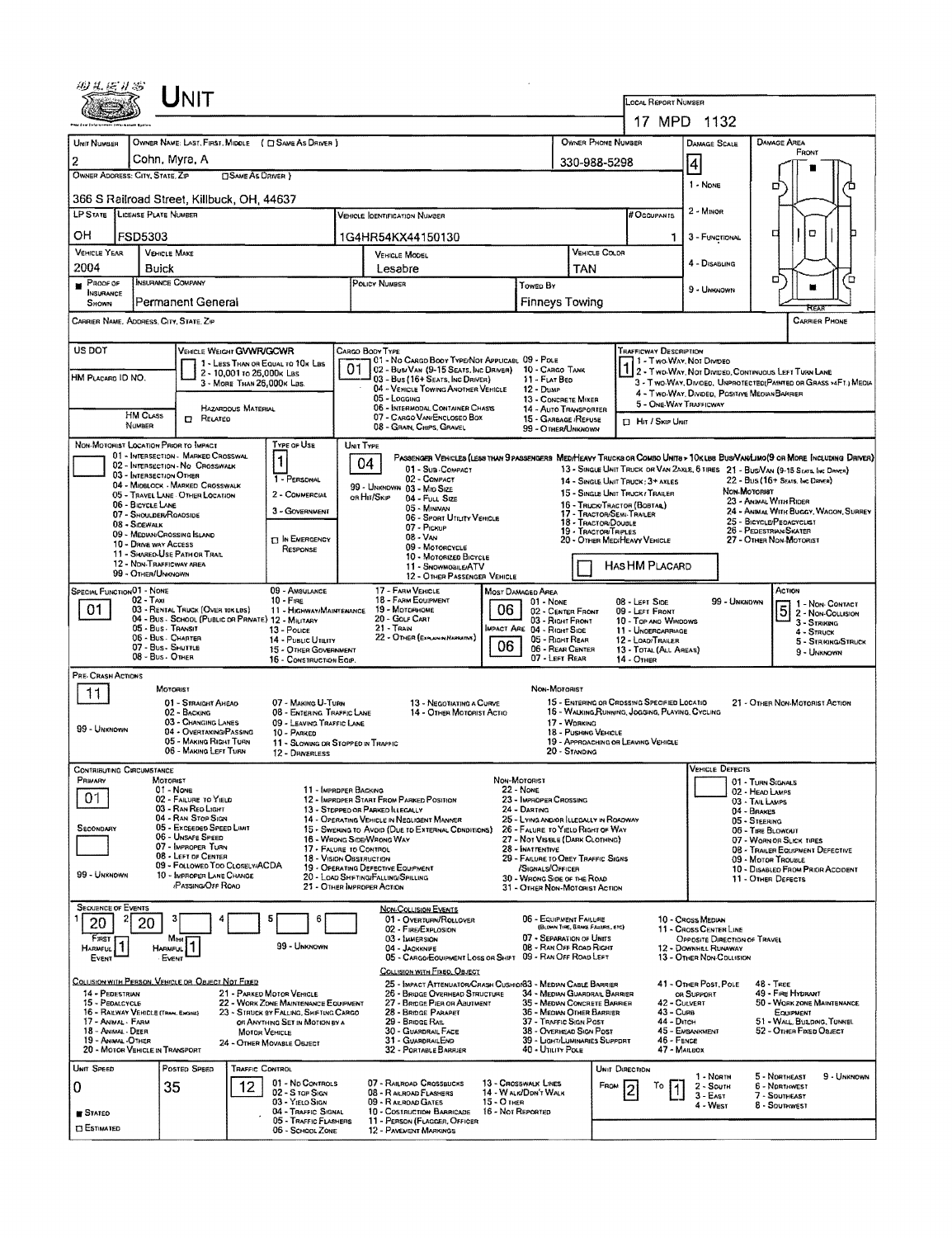|                                                                                                      | $\sf U$ NIT                                                                                                                                                                                                                                                                                                                                                                                                                     |                                                                                                                             |                                                                                                                                                                                                    |                 |                                                                                                                                                                                                                                                                                                                         |                                    |                                                                                                                                                                                                                                                                                                          |                                                       | <b>LOCAL REPORT NUMBER</b>                                                                                                                                                         |                                                                                                                               |                                                                                                              |                                                                                                                                                                                                                                                                                                                                                                                                             |
|------------------------------------------------------------------------------------------------------|---------------------------------------------------------------------------------------------------------------------------------------------------------------------------------------------------------------------------------------------------------------------------------------------------------------------------------------------------------------------------------------------------------------------------------|-----------------------------------------------------------------------------------------------------------------------------|----------------------------------------------------------------------------------------------------------------------------------------------------------------------------------------------------|-----------------|-------------------------------------------------------------------------------------------------------------------------------------------------------------------------------------------------------------------------------------------------------------------------------------------------------------------------|------------------------------------|----------------------------------------------------------------------------------------------------------------------------------------------------------------------------------------------------------------------------------------------------------------------------------------------------------|-------------------------------------------------------|------------------------------------------------------------------------------------------------------------------------------------------------------------------------------------|-------------------------------------------------------------------------------------------------------------------------------|--------------------------------------------------------------------------------------------------------------|-------------------------------------------------------------------------------------------------------------------------------------------------------------------------------------------------------------------------------------------------------------------------------------------------------------------------------------------------------------------------------------------------------------|
|                                                                                                      |                                                                                                                                                                                                                                                                                                                                                                                                                                 |                                                                                                                             |                                                                                                                                                                                                    |                 |                                                                                                                                                                                                                                                                                                                         |                                    |                                                                                                                                                                                                                                                                                                          |                                                       | 17 MPD 1132                                                                                                                                                                        |                                                                                                                               |                                                                                                              |                                                                                                                                                                                                                                                                                                                                                                                                             |
| UNIT NUMBER                                                                                          |                                                                                                                                                                                                                                                                                                                                                                                                                                 |                                                                                                                             | OWNER NAME: LAST, FIRST, MIDDLE ( C) SAME AS DRIVER )                                                                                                                                              |                 |                                                                                                                                                                                                                                                                                                                         |                                    |                                                                                                                                                                                                                                                                                                          | OWNER PHONE NUMBER                                    |                                                                                                                                                                                    | DAMAGE SCALE                                                                                                                  |                                                                                                              | <b>DAMAGE AREA</b>                                                                                                                                                                                                                                                                                                                                                                                          |
| 3                                                                                                    | Hawkins Lumber.                                                                                                                                                                                                                                                                                                                                                                                                                 |                                                                                                                             |                                                                                                                                                                                                    |                 |                                                                                                                                                                                                                                                                                                                         |                                    |                                                                                                                                                                                                                                                                                                          | 330-276-5911                                          |                                                                                                                                                                                    | 2                                                                                                                             |                                                                                                              | FRONT                                                                                                                                                                                                                                                                                                                                                                                                       |
|                                                                                                      | OWNER ADDRESS: CITY, STATE, ZIP                                                                                                                                                                                                                                                                                                                                                                                                 | <b>CISAME AS DRIVER 1</b>                                                                                                   |                                                                                                                                                                                                    |                 |                                                                                                                                                                                                                                                                                                                         |                                    |                                                                                                                                                                                                                                                                                                          |                                                       |                                                                                                                                                                                    |                                                                                                                               |                                                                                                              | п                                                                                                                                                                                                                                                                                                                                                                                                           |
|                                                                                                      | 13720 US 62, Killbuck, OH, 44637                                                                                                                                                                                                                                                                                                                                                                                                |                                                                                                                             |                                                                                                                                                                                                    |                 |                                                                                                                                                                                                                                                                                                                         |                                    |                                                                                                                                                                                                                                                                                                          |                                                       |                                                                                                                                                                                    | 1 - NONE                                                                                                                      |                                                                                                              | Ɗ<br>□                                                                                                                                                                                                                                                                                                                                                                                                      |
|                                                                                                      | LP STATE LICENSE PLATE NUMBER                                                                                                                                                                                                                                                                                                                                                                                                   |                                                                                                                             |                                                                                                                                                                                                    |                 | VEHICLE IDENTIFICATION NUMBER                                                                                                                                                                                                                                                                                           |                                    |                                                                                                                                                                                                                                                                                                          |                                                       | <b># Occupants</b>                                                                                                                                                                 | 2 - MINOR                                                                                                                     |                                                                                                              |                                                                                                                                                                                                                                                                                                                                                                                                             |
| он                                                                                                   |                                                                                                                                                                                                                                                                                                                                                                                                                                 |                                                                                                                             |                                                                                                                                                                                                    |                 |                                                                                                                                                                                                                                                                                                                         |                                    |                                                                                                                                                                                                                                                                                                          |                                                       |                                                                                                                                                                                    |                                                                                                                               |                                                                                                              | σ<br>o<br>о                                                                                                                                                                                                                                                                                                                                                                                                 |
| <b>VEHICLE YEAR</b>                                                                                  | PFJ9985<br><b>VEHICLE MAKE</b>                                                                                                                                                                                                                                                                                                                                                                                                  |                                                                                                                             |                                                                                                                                                                                                    |                 | 1FT8W3BT0FED64408                                                                                                                                                                                                                                                                                                       |                                    |                                                                                                                                                                                                                                                                                                          | VEHICLE COLOR                                         | 2                                                                                                                                                                                  | 3 - FUNCTIONAL                                                                                                                |                                                                                                              |                                                                                                                                                                                                                                                                                                                                                                                                             |
| 2015                                                                                                 | Ford                                                                                                                                                                                                                                                                                                                                                                                                                            |                                                                                                                             |                                                                                                                                                                                                    |                 | <b>VEHICLE MODEL</b><br>F350 Series                                                                                                                                                                                                                                                                                     |                                    |                                                                                                                                                                                                                                                                                                          | WHI                                                   |                                                                                                                                                                                    | 4 - DISABLING                                                                                                                 |                                                                                                              |                                                                                                                                                                                                                                                                                                                                                                                                             |
| PROOF OF                                                                                             | Insurance Company                                                                                                                                                                                                                                                                                                                                                                                                               |                                                                                                                             |                                                                                                                                                                                                    |                 | POLICY NUMBER                                                                                                                                                                                                                                                                                                           |                                    | Toweo By                                                                                                                                                                                                                                                                                                 |                                                       |                                                                                                                                                                                    | 9 - UNKNOWN                                                                                                                   |                                                                                                              | Έ<br>σ                                                                                                                                                                                                                                                                                                                                                                                                      |
| <b>INSURANCE</b><br>SHOWN                                                                            | Westfield                                                                                                                                                                                                                                                                                                                                                                                                                       |                                                                                                                             |                                                                                                                                                                                                    |                 | TRA3826241                                                                                                                                                                                                                                                                                                              |                                    |                                                                                                                                                                                                                                                                                                          |                                                       |                                                                                                                                                                                    |                                                                                                                               |                                                                                                              |                                                                                                                                                                                                                                                                                                                                                                                                             |
|                                                                                                      | CARRIER NAME, ADDRESS, CITY, STATE, ZIP                                                                                                                                                                                                                                                                                                                                                                                         |                                                                                                                             |                                                                                                                                                                                                    |                 |                                                                                                                                                                                                                                                                                                                         |                                    |                                                                                                                                                                                                                                                                                                          |                                                       |                                                                                                                                                                                    |                                                                                                                               |                                                                                                              | PFTI<br><b>CARRIER PHONE</b>                                                                                                                                                                                                                                                                                                                                                                                |
|                                                                                                      |                                                                                                                                                                                                                                                                                                                                                                                                                                 |                                                                                                                             |                                                                                                                                                                                                    |                 |                                                                                                                                                                                                                                                                                                                         |                                    |                                                                                                                                                                                                                                                                                                          |                                                       |                                                                                                                                                                                    |                                                                                                                               |                                                                                                              |                                                                                                                                                                                                                                                                                                                                                                                                             |
| US DOT<br>HM Placard ID NO.                                                                          | <b>HM CLASS</b><br>NUMBER                                                                                                                                                                                                                                                                                                                                                                                                       | VEHICLE WEIGHT GVWR/GCWR<br>2 - 10,001 to 26,000x Las<br>3 - MORE THAN 26,000K LBS.<br>HAZARDOUS MATERIAL<br>$\Box$ Related | 1 - LESS THAN OR EQUAL TO 10K LBS                                                                                                                                                                  |                 | CARGO BODY TYPE<br>01 - No CARGO BODY TYPE/NOT APPLICABL 09 - POLE<br>02 - Bus/Van (9-15 Seats, Inc Driver) 10 - Cargo Tank<br>03 - Bus (16+ Seats, Inc DRIVER)<br>04 - VEHICLE TOWING ANOTHER VEHICLE<br>05 - Locaing<br>06 - INTERMODAL CONTAINER CHASIS<br>07 - CARGO VAN ENGLOSEO BOX<br>08 - Grain, Chips, Gravel  |                                    | 11 - FLAT BED<br>$12 - D$ uм $P$<br>13 - CONCRETE MIXER<br>14 - Auto Transporter<br>15 - GARBAGE / REFUSE<br>99 - OTHER/LINKNOWN                                                                                                                                                                         |                                                       | Trafficway Description<br>1 - T wo WAY, Not Divided<br>4 - Two-Way, Divideo, Positive Median Barrier<br>5 - ONE-WAY TRAFFICWAY<br><b>D</b> Hit / Skip Unit                         |                                                                                                                               |                                                                                                              | 1 2 - Two-Way, Not Divided, Continuous Left Turn Lane<br>3 - T WO-WAY, DIVIDED, UNPROTECTED(PAINTED OR GRASS >4FT.) MEDIA                                                                                                                                                                                                                                                                                   |
|                                                                                                      | NON-MOTORIST LOCATION PRIOR TO IMPACT<br>01 - INTERSECTION - MARKED CROSSWAL<br>02 - INTERSECTION - NO CROSSWALK<br>03 - INTERSECTION OTHER<br>04 - MIDBLOCK - MARKED CROSSWALK<br>05 - TRAVEL LANE - OTHER LOCATION<br>06 - BICYCLE LANE<br>07 - SHOULDER/ROADSIDE<br>08 - Sidewalk<br>09 - MEDIAN/CROSSING ISLAND<br>10 - DRIVE WAY ACCESS<br>11 - SHARED-USE PATH OR TRAIL<br>12 - NON-TRAFFICWAY AREA<br>99 - OTHER/UNKNOWN |                                                                                                                             | Type or Use<br>$\mathbf{1}$<br>1 - PERSONAL<br>2 - COMMERCIAL<br>3 - GOVERNMENT<br><b>DIN EMERGENCY</b><br>RESPONSE                                                                                | UNIT TYPE<br>07 | 01 - Sub-COMPACT<br>02 - COMPACT<br>99 - UNKNOWN 03 - MID SIZE<br>or Hit/Skip<br>04 - Full Size<br>05 MINIVAN<br>06 - Sport Utility Vehicle<br>07 - Pickup<br>08 - VAN<br>09 - MOTORCYCLE<br>10 - MOTORIZED BICYCLE<br>11 - SNOWMOBRE/ATV<br>12 - OTHER PASSENGER VEHICLE                                               |                                    |                                                                                                                                                                                                                                                                                                          | 18 - TRACTOR/DOUBLE<br>19 - TRACTOR TRIPLES           | 14 - SINGLE UNIT TRUCK: 3+ AXLES<br>15 - SINGLE UNIT TRUCK / TRAILER<br>16 - Тяиск/Тяастон (Вовтац)<br>17 - TRACTOR/SEMI-TRAILER<br>20 - OTHER MEDIHEAVY VEHICLE<br>HAS HM PLACARD |                                                                                                                               | NON MOTORIST                                                                                                 | PASSENGER VEHICLES (LESS THAN 9 PASSENGERS MED/HEAVY TRUCKS OR COMBO UNITS > 10KLBS BUS/VAM/LIMO(9 OR MORE INCLUDING DRIVER)<br>13 - SINGLE UNIT TRUCK OR VAN 2AXLE, 6 TIRES 21 - BUS/VAN (9-15 SEATS, INC DIRINGA)<br>22 - Bus (16+ Seats, Inc Driver)<br>23 - ANIMAL WITH RIDER<br>24 - ANIMAL WITH BUGGY, WAGON, SURREY<br>25 - BICYCLE/PEDACYCLIST<br>26 - PEDESTRIAN/SKATER<br>27 - OTHER NON-MOTORIST |
| SPECIAL FUNCTION 01 - NONE<br>01.                                                                    | $02 - T$ AXI<br>03 - RENTAL TRUCK (OVER 10K LBS)<br>04 - Bus - SCHOOL (PUBLIC OR PRIVATE) 12 - MILITARY<br>05 - Bus - TRANSIT<br>06 - Bus - Charter<br>07 - Bus - SHUTTLE<br>08 - Bus - OTHER                                                                                                                                                                                                                                   |                                                                                                                             | 09 - AMBULANCE<br>$10 -$ Fine<br>11 - HIGHWAY/MAINTENANCE<br>13 - Pouce<br>14 - Pusuc Urarry<br>15 - OTHER GOVERNMENT<br>16 - CONSTRUCTION EOIP.                                                   |                 | 17 - FARM VEHICLE<br>18 - Еаям Еошрмент<br>19 - Мотопноме<br>20 - Golf Cart<br>21 - Train<br>22 - OTHER (EXPLAIN IN NARRATIVE)                                                                                                                                                                                          | 06<br>06                           | <b>MOST DAMAGED AREA</b><br>01 - None<br>02 - CENTER FRONT<br>03 - RIGHT FRONT<br>IMPACT ARE 04 - RIGHT SIDE<br>05 - Right Rear<br>06 - REAR CENTER<br>07 - LEFT REAR                                                                                                                                    |                                                       | $08 -$ LEFT $S$ ide<br>09 - LEFT FRONT<br>10 - TOP ANO WINDOWS<br>11 - UNDERCARRIAGE<br>12 - LOAD/TRAILER<br>13 - TOTAL (ALL AREAS)<br>14 - OTHER                                  |                                                                                                                               | 99 - Unknown                                                                                                 | ACTION<br>$\begin{array}{ c c }\n\hline\n4 & 2 - \text{Non-ConvACT} \\ \hline\n\end{array}$<br>3 - STRIKING<br>4 - Struck<br>5 - STRIKING/STRUCK<br>9 - UNKNDWN                                                                                                                                                                                                                                             |
| PRE- CRASH ACTIONS<br>11<br>99 - UNKNOWN                                                             | MOTORIST<br>01 - STRAIGHT AHEAD<br>02 - BACKING<br>03 - CHANGING LANES                                                                                                                                                                                                                                                                                                                                                          | 04 - OVERTAKING/PASSING<br>05 - MAKING RIGHT TURN<br>06 - MAKING LEFT TURN                                                  | 07 - MAKING U-TURN<br>08 - ENTERING TRAFFIC LANE<br>09 - LEAVING TRAFFIC LANE<br>10 - PARKED<br>11 - SLOWING OR STOPPED IN TRAFFIC<br>12 - DRIVERLESS                                              |                 | 13 - NEGDTIATING A CURVE<br>14 - OTHER MOTORIST ACTIO                                                                                                                                                                                                                                                                   |                                    | NON-MOTORIST                                                                                                                                                                                                                                                                                             | 17 - WORKING<br>18 - PUSHING VEHICLE<br>20 - STANDING | 15 - ENTERING OR CROSSING SPECIFIED LOCATIO<br>16 - WALKING, RUNNING, JOGGING, PLAYING, CYCLING<br>19 - APPROACHING OR LEAVING VEHICLE                                             |                                                                                                                               |                                                                                                              | 21 - OTHER NON MOTORIST ACTION                                                                                                                                                                                                                                                                                                                                                                              |
| PRIMARY                                                                                              | <b>CONTRIBUTING CIRCUMSTANCE</b><br>MOTORIST                                                                                                                                                                                                                                                                                                                                                                                    |                                                                                                                             |                                                                                                                                                                                                    |                 |                                                                                                                                                                                                                                                                                                                         | NON-MOTORIST                       |                                                                                                                                                                                                                                                                                                          |                                                       |                                                                                                                                                                                    | VEHICLE DEFECTS                                                                                                               |                                                                                                              |                                                                                                                                                                                                                                                                                                                                                                                                             |
| 01<br>SECONDARY<br>99 - UNKNOWN                                                                      | $01 - None$<br>02 - FAILURE TO YIELD<br>03 - RAN RED LIGHT<br>04 - RAN STOP SIGN<br>06 - UNSAFE SPEED<br>07 - IMPROPER TURN<br>08 - LEFT OF CENTER                                                                                                                                                                                                                                                                              | 05 - Exceeded Speed Limit<br>09 - FOLLOWED TOO CLOSELY/ACDA<br>10 - IMPROPER LANE CHANGE<br><b>PASSING/OFF ROAD</b>         | 11 - IMPROPER BACKING<br>17 - FALURE TO CONTROL<br><b>18 - VISION OBSTRUCTION</b>                                                                                                                  |                 | 12 - IMPROPER START FROM PARKED POSITION<br>13 - STOPPED OR PARKED LLEGALLY<br>14 - OPERATING VEHICLE IN NEGLIGENT MANNER<br>15 - SWERING TO AVOID (DUE TO EXTERNAL CONDITIONS)<br>16 - WRONG SIDE/WRONG WAY<br>19 - OPERATING DEFECTIVE EQUIPMENT<br>20 - LOAD SHIFTING/FALLING/SPILLING<br>21 - OTHER IMPROPER ACTION | 22 - NONE                          | 23 - IMPROPER CROSSING<br>24 - DARTING<br>25 - LYING AND/OR ILLEGALLY IN ROADWAY<br>26 - FALURE TO YIELD RIGHT OF WAY<br>27 - NOT VISIBLE (DARK CLOTHING)<br>28 - INATTENTIVE<br>29 - FAILURE TO OBEY TRAFFIC SIGNS<br>/SIGNALS/OFFICER<br>30 - WRONG SIDE OF THE ROAD<br>31 - OTHER NON-MOTORIST ACTION |                                                       |                                                                                                                                                                                    |                                                                                                                               | 01 - TURN SIGNALS<br>02 - HEAD LAMPS<br>03 - TAIL LAMPS<br>04 - BRAKES<br>05 - STEERING<br>06 - TIRE BLOWOUT | 07 - WORN OR SLICK TIRES<br>08 - TRAILER EQUIPMENT DEFECTIVE<br>09 - Motor Trouble<br>10 - DISABLEO FROM PRIOR ACCIDENT<br>11 - OTHER DEFECTS                                                                                                                                                                                                                                                               |
| <b>SEQUENCE OF EVENTS</b><br>20<br>FIRST<br><b>HARMFUL</b><br>EVENT                                  | 2<br>Most<br>HARMFUL <sup>1</sup><br>EVENT                                                                                                                                                                                                                                                                                                                                                                                      |                                                                                                                             | 5<br>6<br>99 - UNKNOWN                                                                                                                                                                             |                 | NON-COLLISION EVENTS<br>01 - Overturn/Rollover<br>02 - FIRE/EXPLOSION<br>03 - IMMERSION<br>04 - JACKRINFE<br>05 - CARGO/EQUIPMENT LOSS OR SHIFT 09 - RAN OFF ROAD LEFT<br>COLLISION WITH FIXED, OBJECT                                                                                                                  |                                    | 06 - EQUIPMENT FAILURE<br>07 - SEPARATION OF UNITS<br>08 - RAN OFF ROAD RIGHT                                                                                                                                                                                                                            | (BLOWN TIRE, BRAKE FAILURE, ETC)                      | 12                                                                                                                                                                                 | 10 - Cross Median<br>11 - CROSS CENTER LINE<br>OPPOSITE DIRECTION OF TRAVEL<br>- Downhill Runaway<br>13 - OTHER NON-COLLISION |                                                                                                              |                                                                                                                                                                                                                                                                                                                                                                                                             |
| 14 - PEDESTRIAN<br>15 - PEDALCYCLE<br>17 - Animal - Farm<br>18 - Animal - Deer<br>19 - ANMAL - OTHER | COLUSION WITH PERSON, VEHICLE OR OBJECT NOT FIXED<br>16 - RAILWAY VEHICLE (TRAW, ENGINE)<br>20 - MOTOR VEHICLE IN TRANSPORT                                                                                                                                                                                                                                                                                                     |                                                                                                                             | 21 - PARKED MOTOR VEHICLE<br>22 - WORK ZONE MAINTENANCE EQUIPMENT<br>23 - STRUCK BY FALLING, SHIFTING CARGO<br>OR ANYTHING SET IN MOTION BY A<br><b>MOTOR VEHICLE</b><br>24 - OTHER MOVABLE OBJECT |                 | 25 - IMPACT ATTENUATOR/CRASH CUSHIOX83 - MEDIAN CABLE BARRIER<br>26 - BRIDGE OVERHEAD STRUCTURE<br>27 - BRIDGE PIER OR ABUTMENT<br>28 - BRIDGE PARAPET<br>29 - BRIDGE RAIL<br>30 - GUARDRAIL FACE<br>31 - GUARDRAILEND<br>32 - PORTABLE BARRIER                                                                         |                                    | 34 - MEDIAN GUARDRAIL BARRIER<br>35 - Median Concrete Barrier<br>36 - MEDIAN OTHER BARRIER<br>37 - TRAFFIC SIGN POST<br>38 - OVERHEAD SIGN POST<br>39 - LIGHT/LUMINARIES SUPPORT<br>40 - UTILITY POLE                                                                                                    |                                                       | 42 - CULVERT<br>43 - Cuna<br>44 - Олсн<br>$46$ - Feace<br>47 - MAILBOX                                                                                                             | 41 - OTHER POST, POLE<br>OR SUPPORT<br>45 - EMBANKMENT                                                                        |                                                                                                              | 48 - TREE<br>49 - FIRE HYDRANT<br>50 - WORK ZONE MAINTENANCE<br>EQUIPMENT<br>51 - WALL, BUILDING, TUNNEL<br>52 - OTHER FIXED OBJECT                                                                                                                                                                                                                                                                         |
| UNIT SPEED<br>0<br>$\square$ Stated<br><b>ESTIMATED</b>                                              | Postep SPEED<br>35                                                                                                                                                                                                                                                                                                                                                                                                              | TRAFFIC CONTROL<br>12                                                                                                       | 01 - No CONTROLS<br>02 - S TOP SIGN<br>03 - Yield Sign<br>04 - TRAFFIC SIGNAL<br>05 - TRAFFIC FLASHERS<br>06 - SCHOOL ZONE                                                                         |                 | 07 - RAILROAD CROSSBUCKS<br>08 - RAILROAD FLASHERS<br>09 - RAILROAD GATES<br>10 - COSTRUCTION BARRICADE<br>11 - PERSON (FLAGGER, OFFICER<br><b>12 - PAVEMENT MARKINGS</b>                                                                                                                                               | $15 - O$ THER<br>16 - Not Reported | 13 - CROSSWALK LINES<br>14 - WALK/DON'T WALK                                                                                                                                                                                                                                                             | Fenu                                                  | UNIT DIRECTION<br>Т٥                                                                                                                                                               | 1 - North<br>$2 -$ South<br>$3 - EAST$<br>4 - West                                                                            |                                                                                                              | 5 - NORTHEAST<br>9 - UNKNOWN<br><b>6 - NORTHWEST</b><br>7 - SOUTHEAST<br>8 - SOUTHWEST                                                                                                                                                                                                                                                                                                                      |

 $\sim$ 

 $\sim$ 

 $\mathcal{L}_{\text{max}}$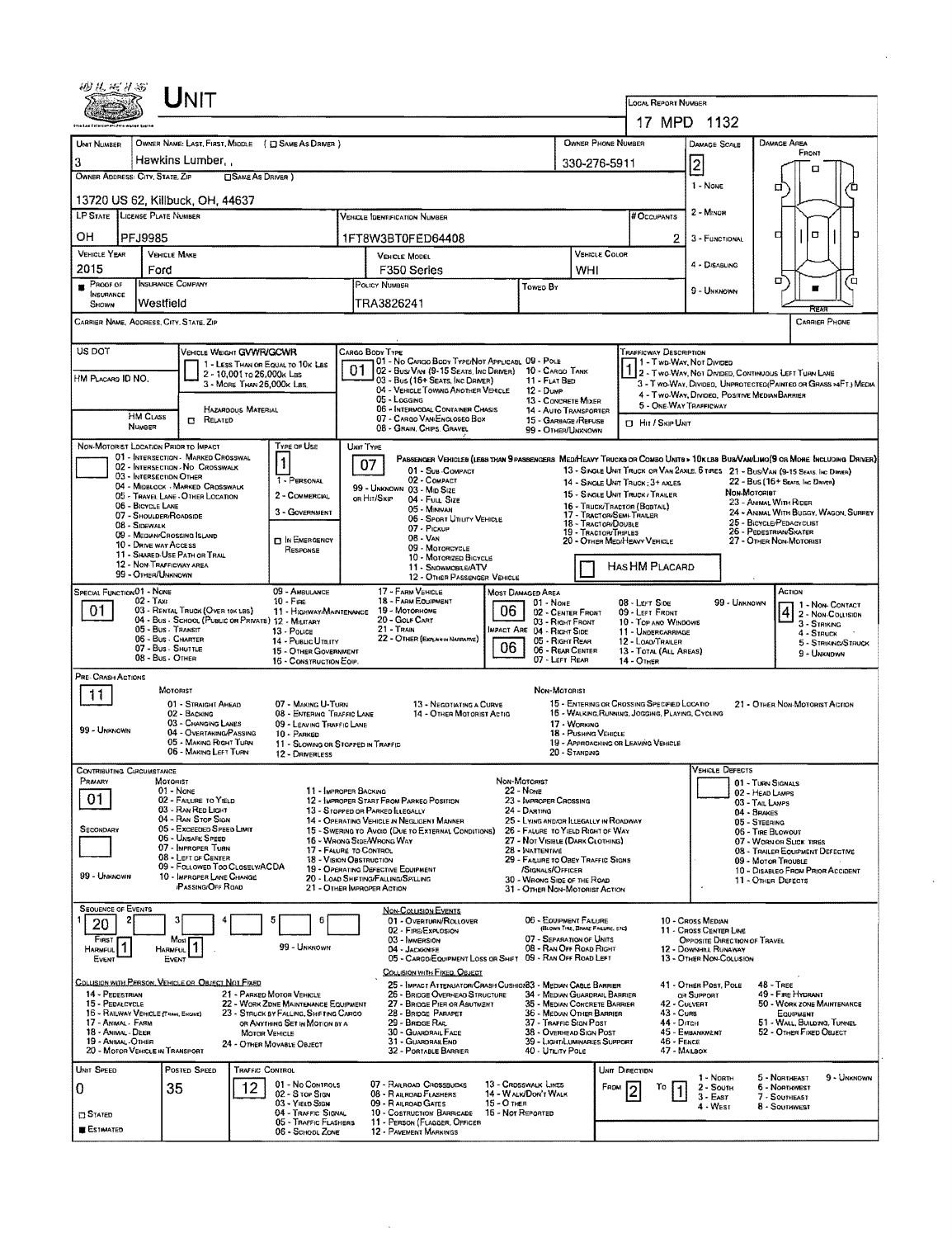|                       | 49 L C 9 S                                                                                  |                                         |                                             |                                 |                                                                                                                                         | <b>MOTORIST / NON-MOTORIST / OCCUPANT</b>                                                                         |                                     |                                                                                         |                          |                                                                    |                                           |                                                                                                                     |                                                          |                             |
|-----------------------|---------------------------------------------------------------------------------------------|-----------------------------------------|---------------------------------------------|---------------------------------|-----------------------------------------------------------------------------------------------------------------------------------------|-------------------------------------------------------------------------------------------------------------------|-------------------------------------|-----------------------------------------------------------------------------------------|--------------------------|--------------------------------------------------------------------|-------------------------------------------|---------------------------------------------------------------------------------------------------------------------|----------------------------------------------------------|-----------------------------|
|                       |                                                                                             |                                         |                                             |                                 |                                                                                                                                         |                                                                                                                   |                                     |                                                                                         |                          |                                                                    | <b>LOCAL REPORT NUMBER</b><br>17 MPD 1132 |                                                                                                                     |                                                          |                             |
|                       | UNIT NUMBER NAME: LAST, FIRST, MIDDLE                                                       |                                         |                                             |                                 |                                                                                                                                         |                                                                                                                   |                                     |                                                                                         | <b>DATE OF BIRTH</b>     |                                                                    |                                           | AGE                                                                                                                 | GENDER                                                   |                             |
|                       | Treap, Marjorie, E                                                                          |                                         |                                             |                                 |                                                                                                                                         |                                                                                                                   |                                     |                                                                                         |                          | 04/09/1973                                                         |                                           | 44                                                                                                                  | F                                                        | F - FEMALE<br>M - MALE      |
|                       | ADDRESS, CITY, STATE, ZIP                                                                   |                                         |                                             |                                 |                                                                                                                                         |                                                                                                                   |                                     |                                                                                         |                          |                                                                    |                                           | CONTACT PHONE - INCLUDE AREA CODE                                                                                   |                                                          |                             |
| <b>INJURIES</b>       | 518 S Monroe Street, Millersburg, OH, 44654<br>INJURED TAKEN BY EMS AGENCY                  |                                         |                                             |                                 |                                                                                                                                         | MEDICAL FACILITY INJURED TAKEN TO                                                                                 |                                     | <b>SAFETY EQUIPMENT USEO</b>                                                            |                          |                                                                    | 330-231-0824                              | DOT COMPLIANT SEATING POSITION AIR BAG USAGE EJECTION TRAPPED                                                       |                                                          |                             |
| 1                     |                                                                                             |                                         |                                             |                                 |                                                                                                                                         |                                                                                                                   |                                     |                                                                                         |                          | MOTORCYCLE<br><b>HELMET</b>                                        | 01                                        | 1                                                                                                                   |                                                          |                             |
| <b>OL STATE</b>       | <b>OPERATOR LICENSE NUMBER</b>                                                              | OL CLASS                                | No                                          | <b>M/C</b>                      | CONDITION                                                                                                                               | ALCONOL/DRUG SUSPECTED ALCONOL TEST STATUS ALCONOL TEST TYPE ALCONOL TEST VALUE DRUG TEST STATUS   DRUG TEST TYPE | 04                                  |                                                                                         |                          |                                                                    |                                           |                                                                                                                     |                                                          |                             |
| OH                    | ST069822                                                                                    | $\vert 4 \vert$                         | $\Box$ VALID<br>D.                          | $\Box$ $_{\text{Eno}}$          | 1                                                                                                                                       |                                                                                                                   | 1                                   |                                                                                         | 1                        |                                                                    |                                           | 1                                                                                                                   | 1                                                        |                             |
|                       | OFFENSE CHARGEO ( [ LOCAL COOE)                                                             |                                         | OFFENSE DESCRIPTION                         |                                 |                                                                                                                                         |                                                                                                                   |                                     | CITATION NUMBER                                                                         |                          |                                                                    |                                           | HANDS-FREE<br>$\square$ Device                                                                                      |                                                          | DRIVER DISTRACTED BY        |
| 4511.21A              |                                                                                             |                                         |                                             |                                 | No person shall operate a motor vehicle                                                                                                 |                                                                                                                   |                                     |                                                                                         |                          | 03801101070320171219                                               |                                           | <b>UsEO</b>                                                                                                         | 6                                                        |                             |
|                       | UNIT NUMBER NAME: LAST, FIRST, MIDDLE                                                       |                                         |                                             |                                 |                                                                                                                                         |                                                                                                                   |                                     |                                                                                         | DATE OF BIRTH            |                                                                    |                                           | AGE<br>62                                                                                                           | Gender<br>F                                              | F - FEMALE<br>M - MALE      |
|                       | Cohn, Myra, A<br>ADDRESS, CITY, STATE, ZIP                                                  |                                         |                                             |                                 |                                                                                                                                         |                                                                                                                   |                                     |                                                                                         |                          | 03/20/1955                                                         |                                           | CONTACT PHONE - INCLUDE AREA CODE                                                                                   |                                                          |                             |
|                       | 366 S Railroad Street, Killbuck, OH, 44637                                                  |                                         |                                             |                                 |                                                                                                                                         |                                                                                                                   |                                     |                                                                                         |                          |                                                                    | 330-988-5298                              |                                                                                                                     |                                                          |                             |
| <b>INJURIES</b>       | INJURED TAKEN BY <b>IEMS</b> AGENCY                                                         |                                         |                                             |                                 |                                                                                                                                         | MEDICAL FACILITY INJURED TAKEN TO                                                                                 |                                     | <b>SAFETY EQUIPMENT USED</b>                                                            |                          | MOTORCYCLE                                                         |                                           | DOT COMPLIANT SEATING POSITION AIR BAG USAGE EJECTION TRAPPED                                                       |                                                          |                             |
| $\vert$ 1             |                                                                                             |                                         |                                             |                                 |                                                                                                                                         |                                                                                                                   | 04                                  |                                                                                         |                          | HELMET                                                             | 01                                        | $\vert$ 1                                                                                                           | $\vert$ 1                                                | $\vert$ 1                   |
| OL STATE              | <b>OPERATOR LICENSE NUMBER</b>                                                              | OL CLASS<br>$\overline{\bf{4}}$         | No<br><b>DVALIO</b><br>DL.                  | <b>M/C</b><br>I E <sub>ND</sub> | CONDITION<br>$\overline{1}$                                                                                                             | ALCOHOL/DRUG SUSPECTED ALCOHOL TEST STATUS ALCOHOL TEST TYPE ALCOHOL TEST VALUE DRUG TEST STATUS<br>1             | 11                                  |                                                                                         |                          |                                                                    |                                           |                                                                                                                     |                                                          | <b>DRUG TEST TYPE</b>       |
| OН                    | TK273907<br>OFFENSE CHARGEO ( TI LOCAL CODE)                                                |                                         | <b>OFFENSE DESCRIPTION</b>                  |                                 |                                                                                                                                         |                                                                                                                   |                                     | <b>CITATION NUMBER</b>                                                                  |                          |                                                                    |                                           | 1<br><b>HANDS-FREE</b>                                                                                              |                                                          | <b>DRIVER DISTRACTED BY</b> |
|                       |                                                                                             |                                         |                                             |                                 |                                                                                                                                         |                                                                                                                   |                                     |                                                                                         |                          |                                                                    |                                           | <b>D</b> DEVICE<br><b>Usep</b>                                                                                      |                                                          |                             |
| NJURIES <sup></sup> . | MURED TAKEN BY                                                                              |                                         |                                             |                                 | <b>SAFETY EQUIPMENT USED</b>                                                                                                            |                                                                                                                   |                                     | 99 - UNKNOWN SAFETY EQUIPMENT                                                           |                          |                                                                    | キキノ                                       |                                                                                                                     |                                                          |                             |
| $2 - PossIBLE$        | 1 - No INAIRY / NONE REPORTE                                                                | 1-Not TRANSPORTED /<br>TREATED AT SCENE |                                             | MOTORIST -                      |                                                                                                                                         |                                                                                                                   | ýφ κ.                               |                                                                                         |                          |                                                                    | Non-Motorist                              |                                                                                                                     |                                                          |                             |
|                       | $2 - EMS$<br>3 - NON-INCAPACITATING<br>3 <sup>-</sup> Pouce<br>4 - NCAPACITATING            |                                         |                                             |                                 | 01 - NONE USED - VEHICLE OCCUPANT<br>02 - S HOULDER BELT ONLY USED<br>03 - LAP BELT ONLY USED                                           |                                                                                                                   | 07 - BOOSTER SEAT                   | 05 - Child Restraint System-Forward Facing<br>' 06 - Chald Restraint System-Rear Facing |                          |                                                                    | 09 - Nove Used<br>10 - HELMET USED        | 11 - PROTECTIVE PADS USED : 14 - OTHER                                                                              | 12 - REFLECTIVE COATING<br>13 - LIGHTING                 |                             |
| 5 - Fatal             | 4 OTHER<br>9 - UNKNOWN                                                                      |                                         |                                             |                                 |                                                                                                                                         | 04 - SHOULDER AND LAP BELT ONLY USED<br>$\sim$ $\sim$                                                             | 08 - HELMET USED                    |                                                                                         |                          |                                                                    | (Eurows, Krees, Erc)                      |                                                                                                                     |                                                          |                             |
|                       | 美士<br>Seating Position<br>01 - FRONT - LEFT SIDE (Motorcycle DRIVER)                        |                                         |                                             | st ag                           | 07 - THIRD - LEFT SIDE (MOTORCYCLE SIDE CAR)                                                                                            |                                                                                                                   |                                     | 12 - PASSENGER IN UNENCLOSED CARGO AREA                                                 |                          |                                                                    |                                           | Air Bag Usage<br>1 - Not Deployed                                                                                   |                                                          |                             |
|                       | 02 - FRONT - MIDDLE<br>03 - FRONT - RIGHT SIDE                                              |                                         | 08 - THIRD MIDDLE<br>09 - THEO - RIGHT SIDE |                                 |                                                                                                                                         |                                                                                                                   | 13 - Traling Unit                   | 14 - RIOING ON VEHICLE EXTERIOR (NO+ TRALING UNIT)                                      | <b>Contract Contract</b> |                                                                    |                                           | 2 - DEPLOYED FRONT<br>3 - DEPLOYED SIDE                                                                             |                                                          |                             |
|                       | 04 - SECOND - LEFT SIDE (MOTORCYCLE PASSENGER)<br>05 - Second - MIDDLE                      |                                         |                                             |                                 | 10 - SLEEPER SECTION OF CAB (TRUGO)<br>11 - PASSENGER IN OTHER ENCLOSED CARGO AREA<br>(NON-TRAZING UNIT SUCH AS A BUS, PICKUP WITH CAP) |                                                                                                                   | 15 - Non-Motorist<br>$16 -$ OTHER . |                                                                                         |                          |                                                                    |                                           | 4 - DEPLOYED BOTH FRONT/SIDE<br>5 - NOT APPLICABLE                                                                  |                                                          |                             |
|                       | 06 - SECOND - RIGHT SIDE                                                                    |                                         |                                             |                                 |                                                                                                                                         |                                                                                                                   | 99 - Unknown<br>ig a 1              |                                                                                         |                          |                                                                    |                                           | 9 - DEPLOYMENT UNKNOWN                                                                                              |                                                          |                             |
| EJECTION .            | TRAPPED SPE<br>1 - Not EJECTED<br>1 - Not TRAPPED                                           |                                         | OPERATOR LICENSE CLASS<br>1 - CLASS A       |                                 |                                                                                                                                         | $\textbf{ConvATION}(\mathcal{C}_{\text{Cyl}}(\mathcal{C}))$<br>1 - APPARENTLY NORMAL                              |                                     |                                                                                         |                          | 5 - FELL ASLEEP, FAINTED, FATIOUS                                  |                                           | ALCOHOL/DRUG SUSPECTED<br>1 - NONE                                                                                  |                                                          |                             |
|                       | 2 - TOTALLY EJECTED   2 - EXTRICATED BY<br>3 - PARTIALLY EJECTED<br><b>MECHANICAL MEANS</b> |                                         | $2 - Class B$<br>3 - CLASS C                |                                 |                                                                                                                                         | 2 - PHYSICAL IMPAIRMENT<br>3 - EMOTIONL (DEPRESSED, ANGRY, DISTURBE                                               |                                     |                                                                                         |                          | 6 - UNDER THE INFLUENCE OF<br>MEDICATIONS, DRUOS, ALCOHOL          |                                           | 2 - YES - ALCOHOL SUSPECTED<br>3 YES HBO NOTIMPARED                                                                 |                                                          |                             |
| N B                   | 4 - Not Applicable<br>3 - EXTRICATED BY<br>NON-MECHANICAL MEANS                             |                                         |                                             | 5 - MC/Mored Only               | 4 - REGULAR CLASS (OHOLS DT                                                                                                             | 4 .- ILLNESS                                                                                                      |                                     |                                                                                         | $7 -$ OTHER              |                                                                    |                                           | 4 - YES DRUGS SUSPECTED<br>5 - Yes Alcohol and Drugs Suspected<br>$\mathcal{R}_{\mathcal{N}\rightarrow\mathcal{N}}$ |                                                          |                             |
|                       | <b>ALCOHOL TEST STATUS</b>                                                                  |                                         | ALCOHOL TEST TYPE                           |                                 | <b>DRUG TEST STATUS</b>                                                                                                                 |                                                                                                                   |                                     | DRUG TEST TYPE                                                                          |                          | DRIVER DISTRACTED BY                                               |                                           |                                                                                                                     |                                                          |                             |
|                       | 1 - NONE GIVEN<br>2 - Test Refused<br>3 - TEST GIVEN, CONTAMINATED SAMPLE/UNUSABL           |                                         | 1 - NONE<br>$2 - B$ LOOD<br>3 - URINE       |                                 | 1 - NONE GIVEN<br>2 - TEST REFUSED                                                                                                      | 3 - Test Given, Contaminated Sample/Unusabl                                                                       |                                     | 1 - None<br>$2 - B$ LOOD<br>/3 - Ünine ∶                                                |                          | 1 - No Distraction Reported<br>2 - Phone<br>3 - Texting / Emailing |                                           |                                                                                                                     | 6 - OTHER INSIDE THE VEHICLE<br>7 - EXTERNAL DISTRACTION |                             |
|                       | 4 - TEST GIVEN, RESULTS KNOWN<br>5 - TEST GIVEN, RESULTS UNKNOWN                            |                                         | 4 - Breath<br>$5 -$ OTHER                   |                                 |                                                                                                                                         | 4 - TEST GIVEN, RESULTS KNOWN<br>5 - TEST GIVEN, RESULTS UNKNOWN                                                  |                                     | 4 - OTHER                                                                               |                          | 5 - OTHER ELECTRONIC DEVICE                                        | 4 - ELOTRONIC COMMUNICATION DEVICE        |                                                                                                                     |                                                          |                             |
|                       | UNIT NUMBER   NAME: LAST FIRST MIDDLE                                                       |                                         |                                             |                                 |                                                                                                                                         |                                                                                                                   |                                     |                                                                                         |                          | (NAWGATION DEVICE, RADIO, DVD)<br>DATE OF BIRTH                    |                                           | AGE                                                                                                                 | GENDER                                                   |                             |
| 3                     | lHawkins, Keith, C                                                                          |                                         |                                             |                                 |                                                                                                                                         |                                                                                                                   |                                     |                                                                                         |                          | 04/27/2006                                                         |                                           | 11                                                                                                                  |                                                          | F - Female<br>M - Male      |
|                       | ADDRESS, CITY, STATE, ZIP                                                                   |                                         |                                             |                                 |                                                                                                                                         |                                                                                                                   |                                     |                                                                                         |                          |                                                                    |                                           | CONTACT PHONE - INCLUDE AREA CODE                                                                                   |                                                          |                             |
|                       | 12722 CR 6, Killbuck, OH, 44637                                                             |                                         |                                             |                                 |                                                                                                                                         |                                                                                                                   |                                     |                                                                                         |                          |                                                                    | 330-276-5911                              |                                                                                                                     |                                                          |                             |
| <b>NJURIES</b><br> 1  | INJURED TAKEN BY EMS AGENCY                                                                 |                                         |                                             |                                 |                                                                                                                                         | MEDICAL FACILITY INJURED TAKEN TO                                                                                 |                                     | <b>SAFETY EQUIPMENT USED</b>                                                            |                          | DOT<br><b>DOMPLIANT</b><br>Мотоясусце                              | 03                                        | SEATING POSITION AIR BAG USAGE EJECTION TRAPPED<br> 1                                                               | 1                                                        | 1                           |
|                       |                                                                                             |                                         |                                             |                                 |                                                                                                                                         |                                                                                                                   | 04                                  |                                                                                         |                          | HELMET                                                             |                                           |                                                                                                                     |                                                          |                             |
|                       | UNIT NUMBER   NAME: LAST, FIRST, MIDDLE                                                     |                                         |                                             |                                 |                                                                                                                                         |                                                                                                                   |                                     |                                                                                         |                          | DATE OF BIRTH                                                      |                                           | Age                                                                                                                 | Genden                                                   | F - Female<br>M - MALE      |
|                       | ADDRESS, CITY, STATE, ZIP                                                                   |                                         |                                             |                                 |                                                                                                                                         |                                                                                                                   |                                     |                                                                                         |                          |                                                                    |                                           | CONTACT PHONE - INCLUDE AREA CODE                                                                                   |                                                          |                             |
| OCCUPANT              |                                                                                             |                                         |                                             |                                 |                                                                                                                                         |                                                                                                                   |                                     |                                                                                         |                          |                                                                    |                                           |                                                                                                                     |                                                          |                             |
| <b>NJURIES</b>        | <b>INJURED TAKEN BY EMS AGENCY</b>                                                          |                                         |                                             |                                 |                                                                                                                                         | MEDICAL FACILITY INJURED TAKEN TO                                                                                 |                                     | <b>SAFETY EQUIPMENT USED</b>                                                            |                          | DOT<br><b>PT COMPLIANT</b>                                         |                                           | SEATING POSITION AIR BAG USAGE EJECTION TRAPPED                                                                     |                                                          |                             |
|                       |                                                                                             |                                         |                                             |                                 |                                                                                                                                         |                                                                                                                   |                                     |                                                                                         |                          | MOTORCYCLE<br>HEWET                                                |                                           |                                                                                                                     |                                                          |                             |

 $\bar{1}$